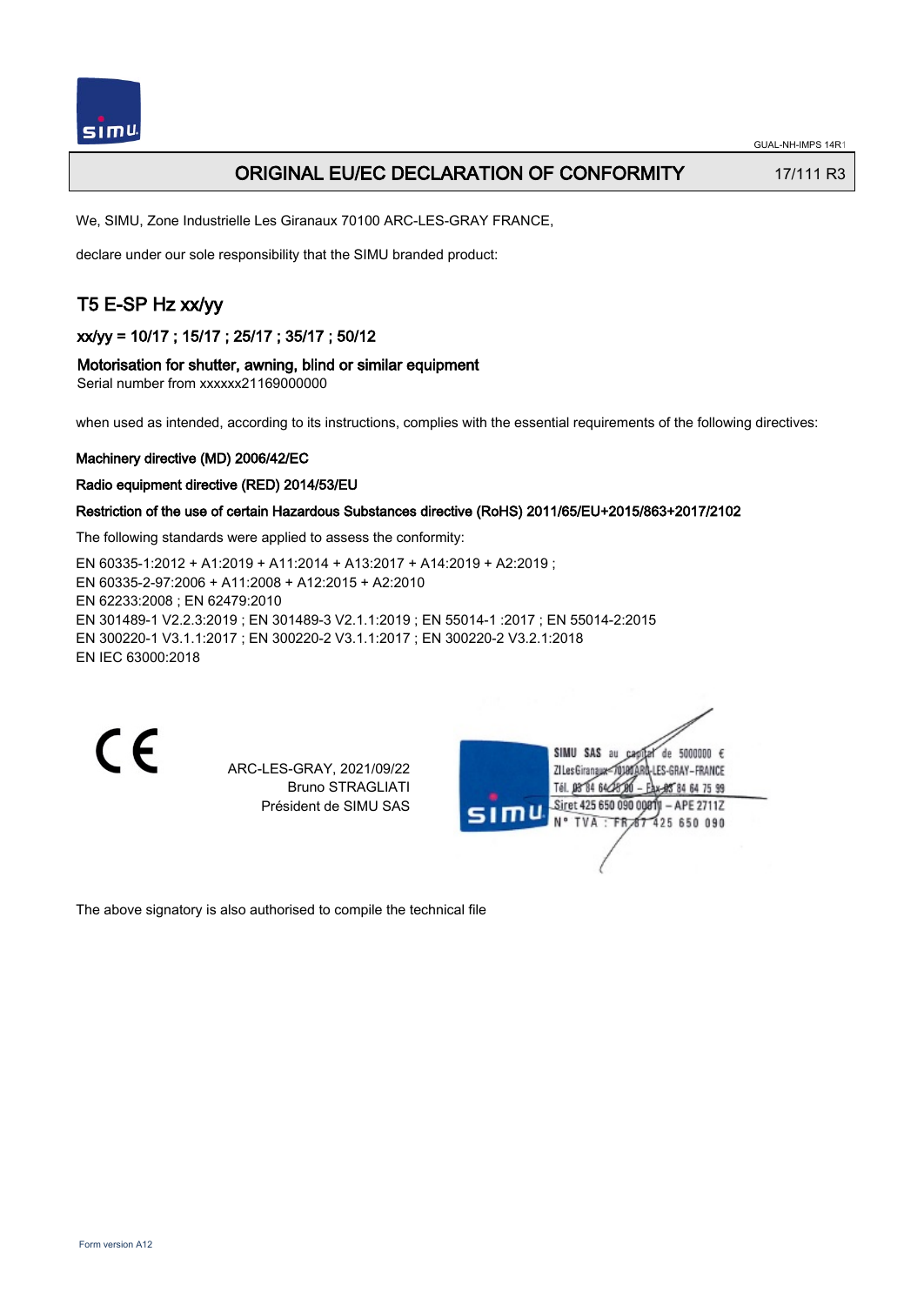



# ORIGINAL EU/EC DECLARATION OF CONFORMITY DECLARATION EU/CE DE CONFORMITE ORIGINALE

17/111 R3

We, SIMU, Zone Industrielle Les Giranaux 70100 ARC-LES-GRAY FRANCE, Nous,

declare under our sole responsibility that the SIMU branded product: declarons sous notre seule responsabilité que le produit de marque SIMU

# T5 E-SP Hz xx/yy

# xx/yy = 10/17 ; 15/17 ; 25/17 ; 35/17 ; 50/12

## Motorisation for shutter, awning, blind or similar equipment

Motorisation de volet, store, rideau ou équipement similaire

Serial number from xxxxxx21169000000 Numéro de série à partir de

when used as intended, according to its instructions, complies with the essential requirements of the following directives: utilisé, selon l'usage prévu, comme décrit dans son manuel d'utilisation, est conforme aux exigences essentielles des directives suivantes

### Machinery directive (MD) 2006/42/EC

Directive Machine 2006/42/EC

## Radio equipment directive (RED) 2014/53/EU

Directive sur les équipements radio 2014/53/EU

# Restriction of the use of certain Hazardous Substances directive (RoHS) 2011/65/EU+2015/863+2017/2102

Directive RoHS 2011/65/EU+2015/863+2017/2102

The following standards were applied to assess the conformity: Les normes de référence suivantes ont été appliquées pour évaluer la conformité

EN 60335‑1:2012 + A1:2019 + A11:2014 + A13:2017 + A14:2019 + A2:2019 ; EN 60335‑2‑97:2006 + A11:2008 + A12:2015 + A2:2010 EN 62233:2008 ; EN 62479:2010 EN 301489‑1 V2.2.3:2019 ; EN 301489‑3 V2.1.1:2019 ; EN 55014‑1 :2017 ; EN 55014‑2:2015 EN 300220‑1 V3.1.1:2017 ; EN 300220‑2 V3.1.1:2017 ; EN 300220‑2 V3.2.1:2018 EN IEC 63000:2018

 $\epsilon$ 

ARC-LES-GRAY, 2021/09/22 Bruno STRAGLIATI Président de SIMU SAS



The above signatory is also authorised to compile the technical file

La personne signataire ci-dessus est aussi celle autorisée à constituer le dossier technique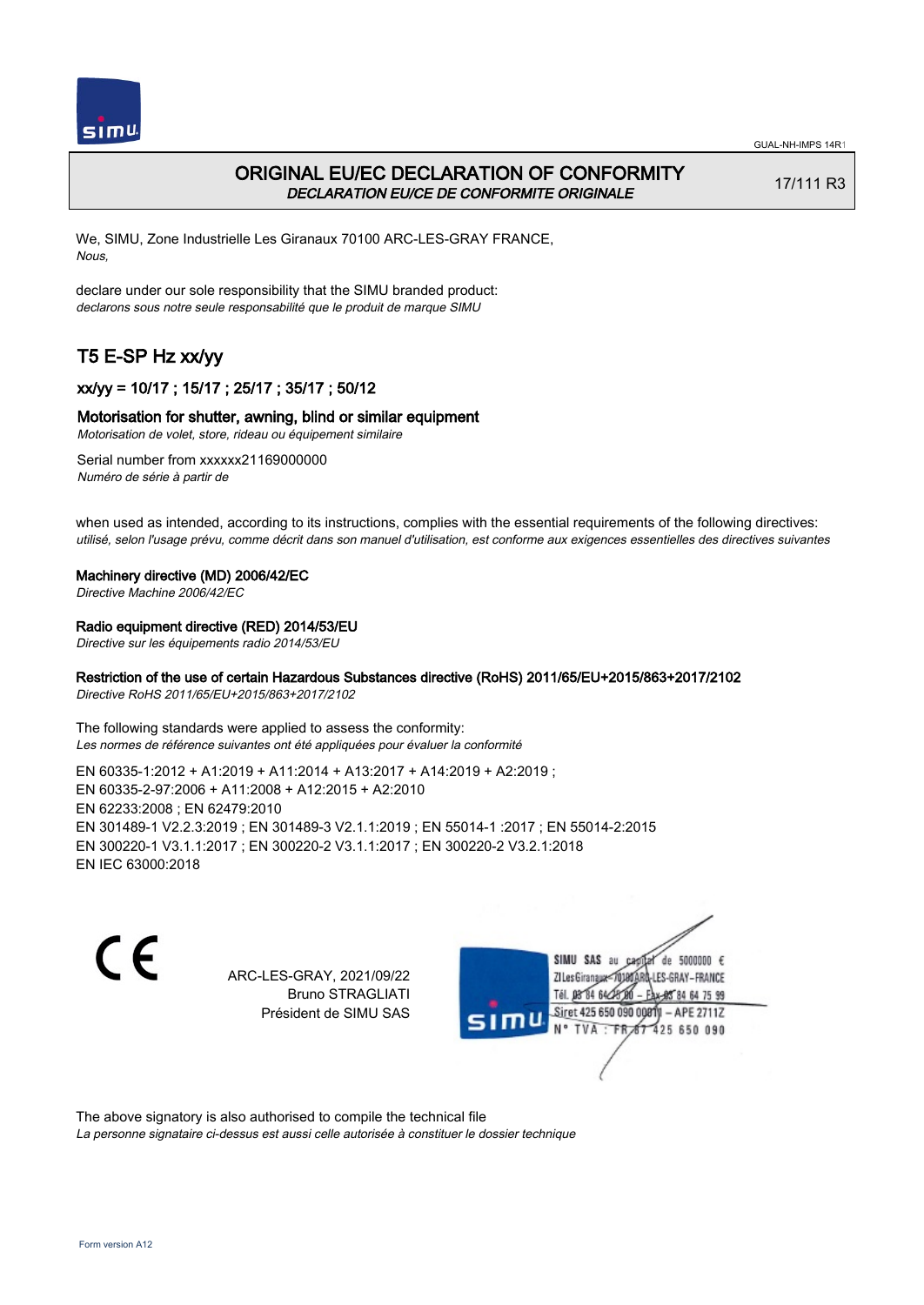

# ORIGINAL EU/EC DECLARATION OF CONFORMITY ORIGINAL EU/EG-KONFORMITÄTSERKLÄRUNG

17/111 R3

We, SIMU, Zone Industrielle Les Giranaux 70100 ARC-LES-GRAY FRANCE, Wir,

declare under our sole responsibility that the SIMU branded product: erklären unter unserer alleinigen Verantwortung, dass das mit der Marke SIMU versehene Produkt

# T5 E-SP Hz xx/yy

# xx/yy = 10/17 ; 15/17 ; 25/17 ; 35/17 ; 50/12

### Motorisation for shutter, awning, blind or similar equipment

Motorisierung für Abschlüsse or ähnliche Ausrüstung

Serial number from xxxxxx21169000000 Seriennummer ab

when used as intended, according to its instructions, complies with the essential requirements of the following directives: den einschlägigen Bestimmungen der folgenden Richtlinien entspricht, wenn es nach den Anweisungen des Herstellers bestimmungsgemäß verwendet wird

### Machinery directive (MD) 2006/42/EC

Maschinenrichtlinie 2006/42/EC

### Radio equipment directive (RED) 2014/53/EU

Funkanlagen-Richtlinie 2014/53/EU

## Restriction of the use of certain Hazardous Substances directive (RoHS) 2011/65/EU+2015/863+2017/2102

RoHS-Richtlinie 2011/65/EU+2015/863+2017/2102

The following standards were applied to assess the conformity: Die Konformität wird durch die Einhaltung folgender Normen nachgewiesen

EN 60335‑1:2012 + A1:2019 + A11:2014 + A13:2017 + A14:2019 + A2:2019 ; EN 60335‑2‑97:2006 + A11:2008 + A12:2015 + A2:2010 EN 62233:2008 ; EN 62479:2010 EN 301489‑1 V2.2.3:2019 ; EN 301489‑3 V2.1.1:2019 ; EN 55014‑1 :2017 ; EN 55014‑2:2015 EN 300220‑1 V3.1.1:2017 ; EN 300220‑2 V3.1.1:2017 ; EN 300220‑2 V3.2.1:2018 EN IEC 63000:2018

C E

ARC-LES-GRAY, 2021/09/22 Bruno STRAGLIATI Président de SIMU SAS

SIMU SAS au de 5000000  $\epsilon$ ZI Les Giranaux-70180 LES-GRAY-FRANCE Tél. 08 84 64 24 64 75 99 Siret 425 650 090 008TV - APE 2711Z 425 650 090 **TVA:FR** 

The above signatory is also authorised to compile the technical file

Die oben genannte Person ist auch bevollmächtigt, die relevanten technischen Unterlagen zusammenzustellen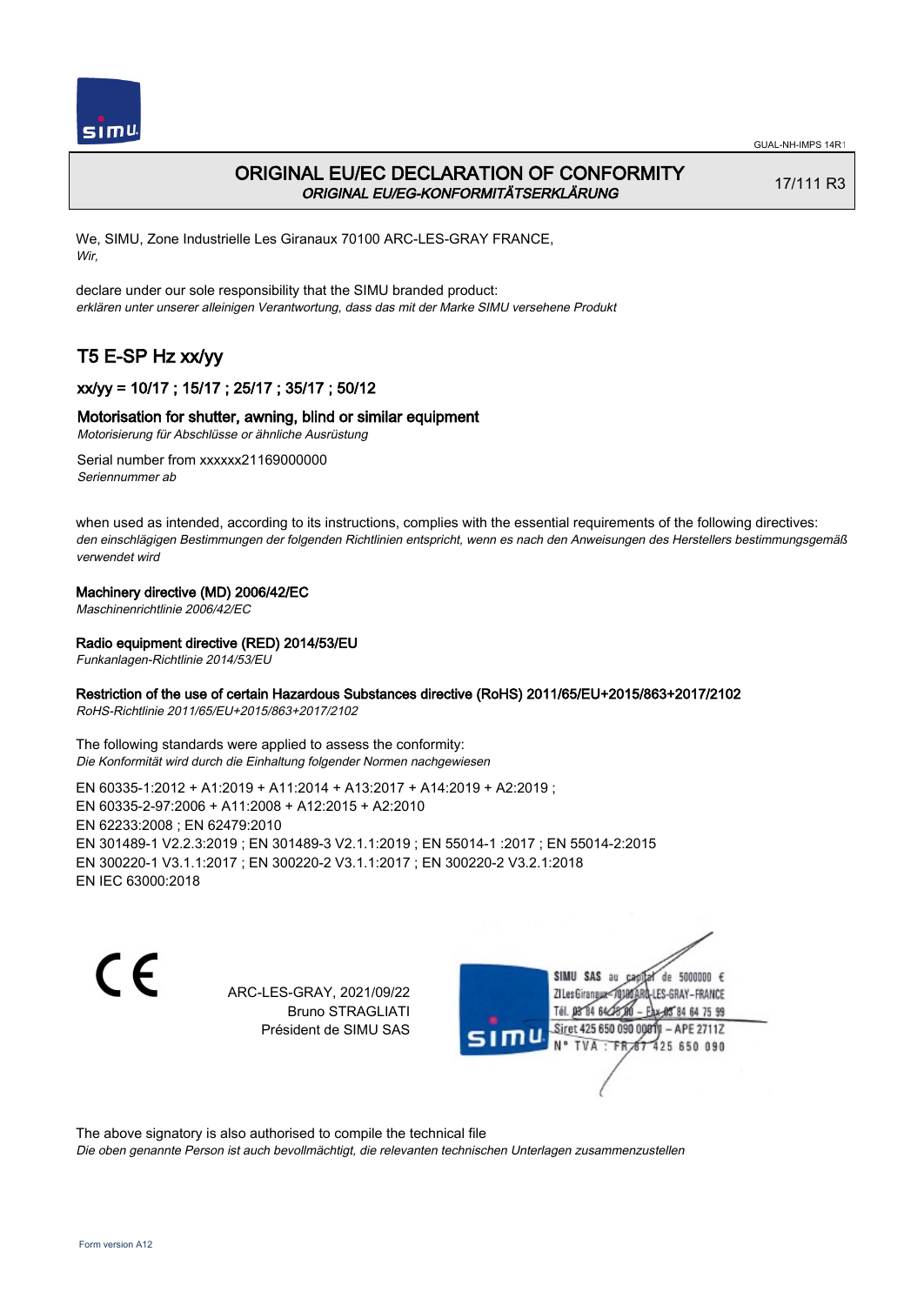



# ORIGINAL EU/EC DECLARATION OF CONFORMITY DECLARACIÓN UE/CE DE CONFORMIDAD ORIGINAL

17/111 R3

We, SIMU, Zone Industrielle Les Giranaux 70100 ARC-LES-GRAY FRANCE, Nosotros,

declare under our sole responsibility that the SIMU branded product: declaramos bajo nuestra única responsabilidad, que los productos de la marca SIMU

# T5 E-SP Hz xx/yy

# xx/yy = 10/17 ; 15/17 ; 25/17 ; 35/17 ; 50/12

## Motorisation for shutter, awning, blind or similar equipment

Motorización de persiana, toldo, cortina o equipos similares

Serial number from xxxxxx21169000000 número de serie a partir de

when used as intended, according to its instructions, complies with the essential requirements of the following directives: cuando se utilizan según el uso previsto, de conformidad con sus instrucciones, cumplen con los requisitos esenciales de las siguientes directivas

## Machinery directive (MD) 2006/42/EC

Directiva "Máquinas" 2006/42/EC

## Radio equipment directive (RED) 2014/53/EU

Directiva equipos radioeléctricos 2014/53/EU

## Restriction of the use of certain Hazardous Substances directive (RoHS) 2011/65/EU+2015/863+2017/2102

Directiva RoHS 2011/65/EU+2015/863+2017/2102

The following standards were applied to assess the conformity: Las siguientes normas de referencia han sido aplicadas para evaluar la conformidad

EN 60335‑1:2012 + A1:2019 + A11:2014 + A13:2017 + A14:2019 + A2:2019 ; EN 60335‑2‑97:2006 + A11:2008 + A12:2015 + A2:2010 EN 62233:2008 ; EN 62479:2010 EN 301489‑1 V2.2.3:2019 ; EN 301489‑3 V2.1.1:2019 ; EN 55014‑1 :2017 ; EN 55014‑2:2015 EN 300220‑1 V3.1.1:2017 ; EN 300220‑2 V3.1.1:2017 ; EN 300220‑2 V3.2.1:2018 EN IEC 63000:2018

C E

ARC-LES-GRAY, 2021/09/22 Bruno STRAGLIATI Président de SIMU SAS

SIMU SAS au de 5000000  $\epsilon$ ZI Les Girangux 10180 LES-GRAY-FRANCE Tél. 08 84 64 24 64 75 99 Siret 425 650 090 008TV - APE 2711Z 425 650 090 TVA: FR

The above signatory is also authorised to compile the technical file el firmante, anteriormente mencionado tambien esta facultado para elaborar el expediente tecnico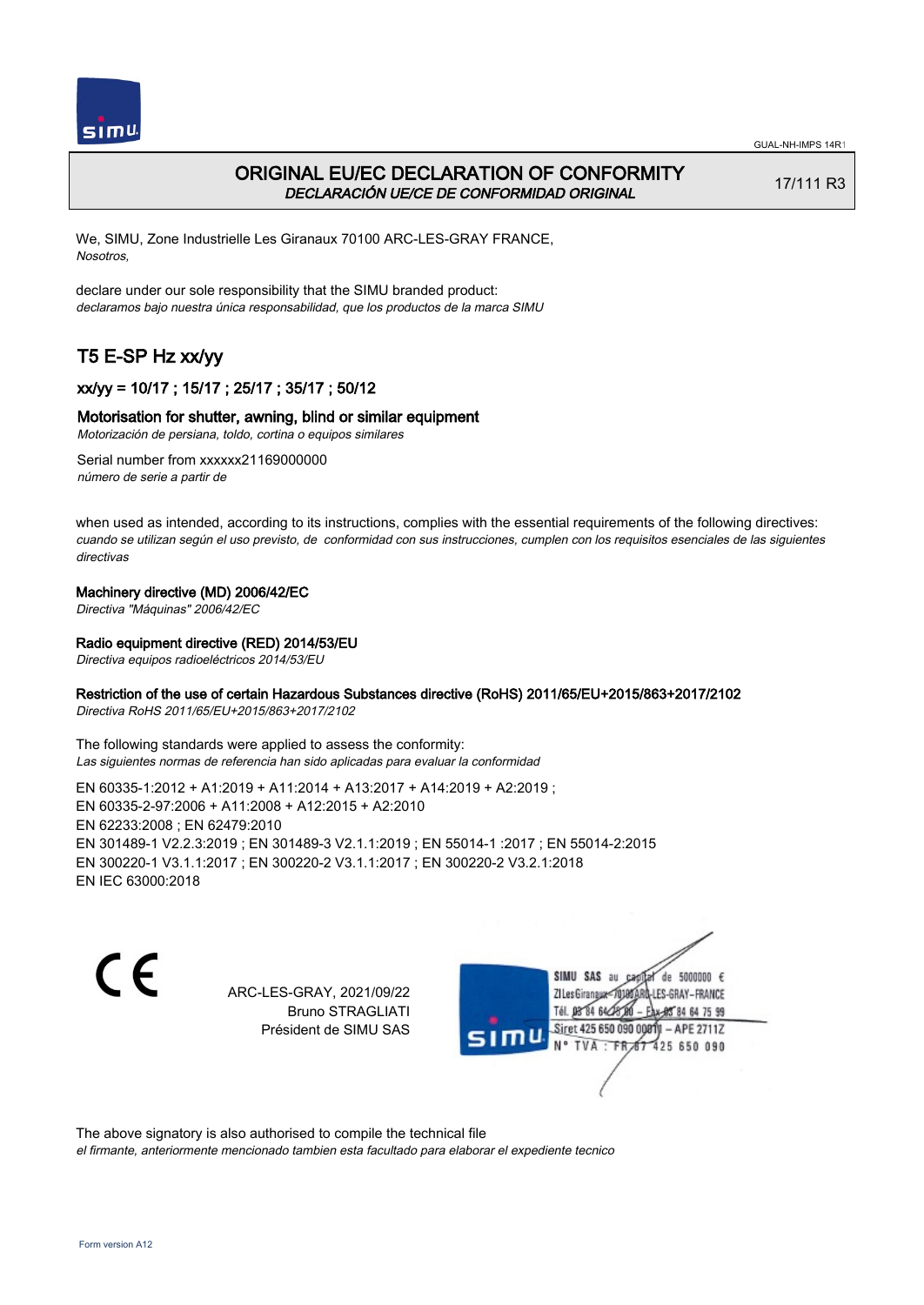

# ORIGINAL EU/EC DECLARATION OF CONFORMITY DICHIARAZIONE DI CONFORMITÀ UE/CE ORIGINALE

17/111 R3

We, SIMU, Zone Industrielle Les Giranaux 70100 ARC-LES-GRAY FRANCE, Noi,

declare under our sole responsibility that the SIMU branded product: dichiariamo sotto la nostra esclusiva responsabilità che l'appareccho di marca SIMU

# T5 E-SP Hz xx/yy

 $simu$ 

# xx/yy = 10/17 ; 15/17 ; 25/17 ; 35/17 ; 50/12

## Motorisation for shutter, awning, blind or similar equipment

Motorizzazione di tapparella, persiana, tenda o apparecchiatura similare

Serial number from xxxxxx21169000000 Numero di serie a partire da

when used as intended, according to its instructions, complies with the essential requirements of the following directives: se utilizzato secondo l'uso previsto, come descritto nel suo manuale d'istruzioni, è conforme ai requisiti essenziali delle seguenti Direttive

### Machinery directive (MD) 2006/42/EC

Direttiva Macchine 2006/42/EC

## Radio equipment directive (RED) 2014/53/EU

Direttiva apparecchiature radio 2014/53/EU

# Restriction of the use of certain Hazardous Substances directive (RoHS) 2011/65/EU+2015/863+2017/2102

Direttiva RoHS 2011/65/EU+2015/863+2017/2102

The following standards were applied to assess the conformity: I seguenti standard di riferimento sono stati applicati per ottenere la conformità

EN 60335‑1:2012 + A1:2019 + A11:2014 + A13:2017 + A14:2019 + A2:2019 ; EN 60335‑2‑97:2006 + A11:2008 + A12:2015 + A2:2010 EN 62233:2008 ; EN 62479:2010 EN 301489‑1 V2.2.3:2019 ; EN 301489‑3 V2.1.1:2019 ; EN 55014‑1 :2017 ; EN 55014‑2:2015 EN 300220‑1 V3.1.1:2017 ; EN 300220‑2 V3.1.1:2017 ; EN 300220‑2 V3.2.1:2018 EN IEC 63000:2018

 $\epsilon$ 

ARC-LES-GRAY, 2021/09/22 Bruno STRAGLIATI Président de SIMU SAS



The above signatory is also authorised to compile the technical file Il firmatario è inoltre autorizzato a costituire il fascicolo tecnico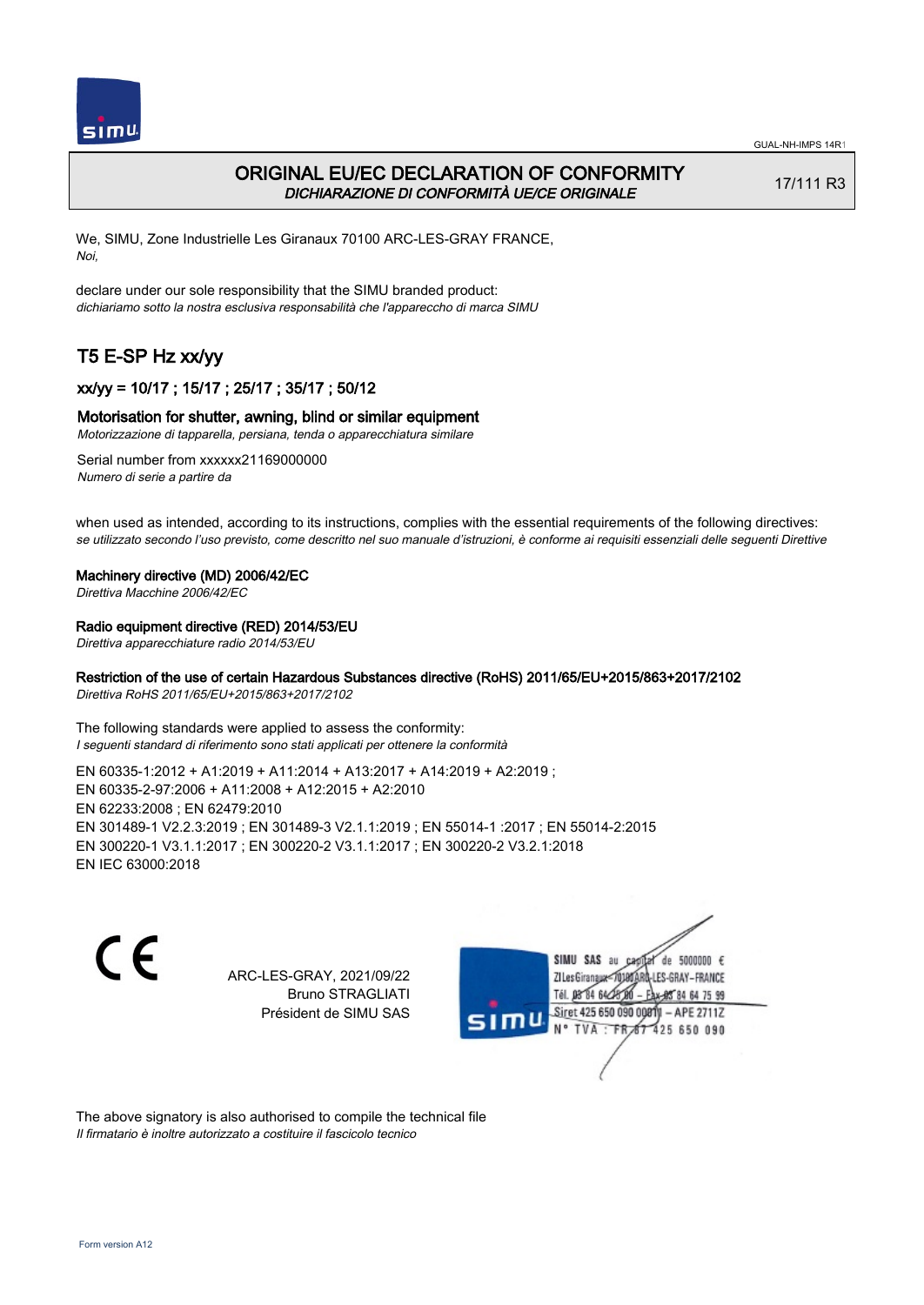



# ORIGINAL EU/EC DECLARATION OF CONFORMITY ОРИГИНАЛНА EU/EC ДЕКЛАРАЦИЯ ЗА СЪОТВЕТСТВИЕ

17/111 R3

We, SIMU, Zone Industrielle Les Giranaux 70100 ARC-LES-GRAY FRANCE, Ние,

declare under our sole responsibility that the SIMU branded product: декларираме на своя лична отговорност, че продукт с търговска марка SIMU

# T5 E-SP Hz xx/yy

# xx/yy = 10/17 ; 15/17 ; 25/17 ; 35/17 ; 50/12

## Motorisation for shutter, awning, blind or similar equipment

Моторизация за ролетни щори, сенници или други подобни засенчващи изделия

Serial number from xxxxxx21169000000 сериен номер от

when used as intended, according to its instructions, complies with the essential requirements of the following directives: когато се използва съобразно предназначението си и в съответствие с инструкциите е в съответствие с основните изисквания на следните директиви

### Machinery directive (MD) 2006/42/EC

Машинна директива 2006/42/EC

### Radio equipment directive (RED) 2014/53/EU

Директива за радио оборудване 2014/53/EU

### Restriction of the use of certain Hazardous Substances directive (RoHS) 2011/65/EU+2015/863+2017/2102

RoHS Директива относно ограничението на употребата на определени опасни вещества в електрическото и електронното оборудване 2011/65/EU+2015/863+2017/2102

The following standards were applied to assess the conformity: Следните референтни стандарти са приложени за оценяване на съответствието

EN 60335‑1:2012 + A1:2019 + A11:2014 + A13:2017 + A14:2019 + A2:2019 ; EN 60335‑2‑97:2006 + A11:2008 + A12:2015 + A2:2010 EN 62233:2008 ; EN 62479:2010 EN 301489‑1 V2.2.3:2019 ; EN 301489‑3 V2.1.1:2019 ; EN 55014‑1 :2017 ; EN 55014‑2:2015 EN 300220‑1 V3.1.1:2017 ; EN 300220‑2 V3.1.1:2017 ; EN 300220‑2 V3.2.1:2018 EN IEC 63000:2018

C E

ARC-LES-GRAY, 2021/09/22 Bruno STRAGLIATI Président de SIMU SAS



The above signatory is also authorised to compile the technical file Гоеподписващия също е упълномощен да съставя техническо досие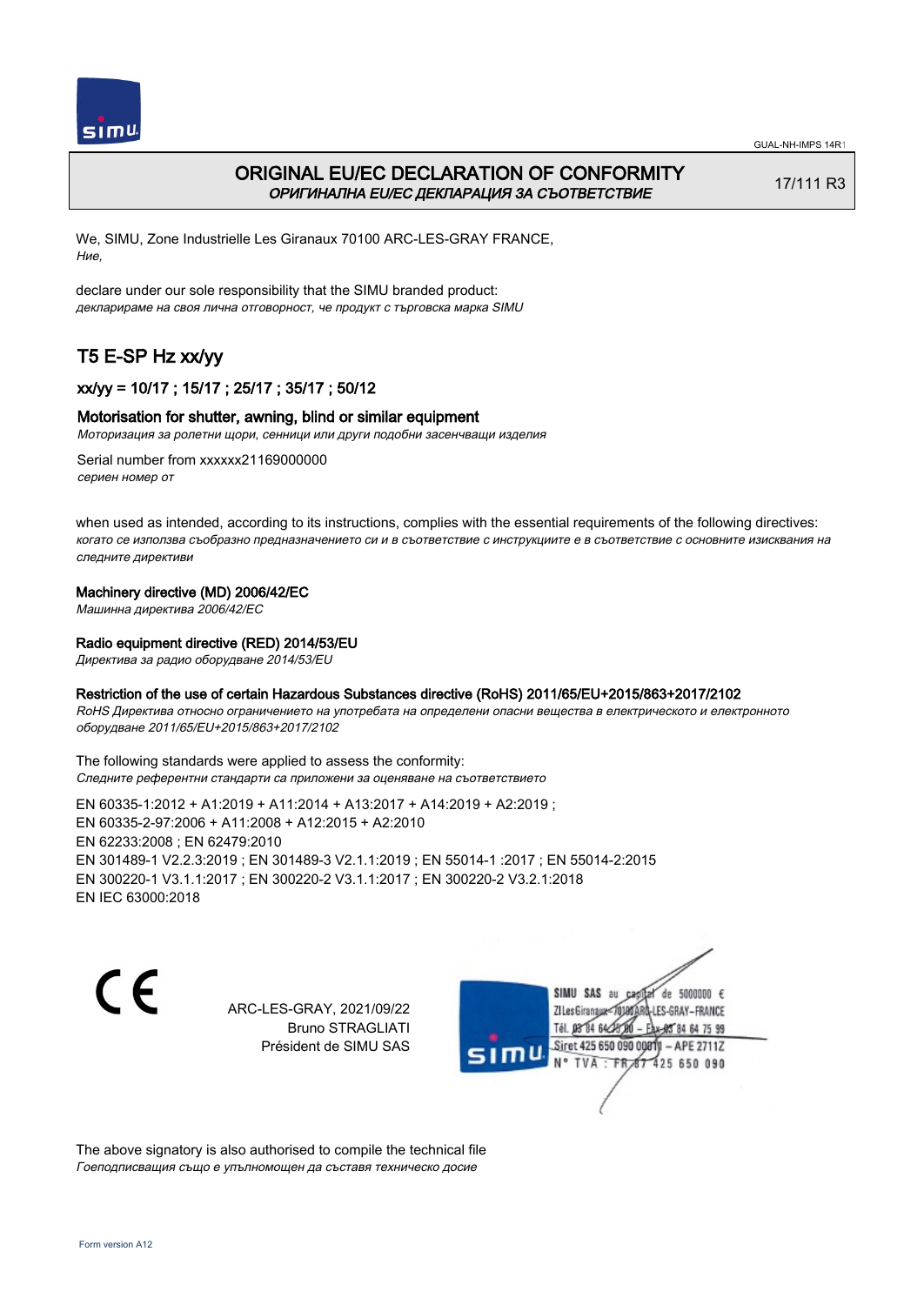

# ORIGINAL EU/EC DECLARATION OF CONFORMITY ORIGINÁLNÍ EU/ES PROHLÁŠENÍ O SHODĚ

17/111 R3

We, SIMU, Zone Industrielle Les Giranaux 70100 ARC-LES-GRAY FRANCE, My,

declare under our sole responsibility that the SIMU branded product: prohlašujeme na svou výlučnou odpovědnost, že výrobek značky SIMU

# T5 E-SP Hz xx/yy

# xx/yy = 10/17 ; 15/17 ; 25/17 ; 35/17 ; 50/12

# Motorisation for shutter, awning, blind or similar equipment

Pohon pro rolety, markýzy, clony nebo podobná zařízení

Serial number from xxxxxx21169000000 Sériové číslo od

when used as intended, according to its instructions, complies with the essential requirements of the following directives: pokud je používán v souladu s účelem použití a s návodem, splňuje základní požadavky těchto směrnic

### Machinery directive (MD) 2006/42/EC

Směrnice o strojních zařízeních 2006/42/EC

### Radio equipment directive (RED) 2014/53/EU

Směrnice o dodávání rádiových zařízení na trh 2014/53/EU

## Restriction of the use of certain Hazardous Substances directive (RoHS) 2011/65/EU+2015/863+2017/2102

Směrnice o omezení používání některých nebezpečných látek v elektrických a elektronických zařízeních 2011/65/EU+2015/863+2017/2102

The following standards were applied to assess the conformity: Pro posouzení shody byly použity následující normy

EN 60335‑1:2012 + A1:2019 + A11:2014 + A13:2017 + A14:2019 + A2:2019 ; EN 60335‑2‑97:2006 + A11:2008 + A12:2015 + A2:2010 EN 62233:2008 ; EN 62479:2010 EN 301489‑1 V2.2.3:2019 ; EN 301489‑3 V2.1.1:2019 ; EN 55014‑1 :2017 ; EN 55014‑2:2015 EN 300220‑1 V3.1.1:2017 ; EN 300220‑2 V3.1.1:2017 ; EN 300220‑2 V3.2.1:2018 EN IEC 63000:2018

 $\epsilon$ 

ARC-LES-GRAY, 2021/09/22 Bruno STRAGLIATI Président de SIMU SAS



The above signatory is also authorised to compile the technical file Výše uvedená osoba je také osoba pověřená sestavením technické dokumentace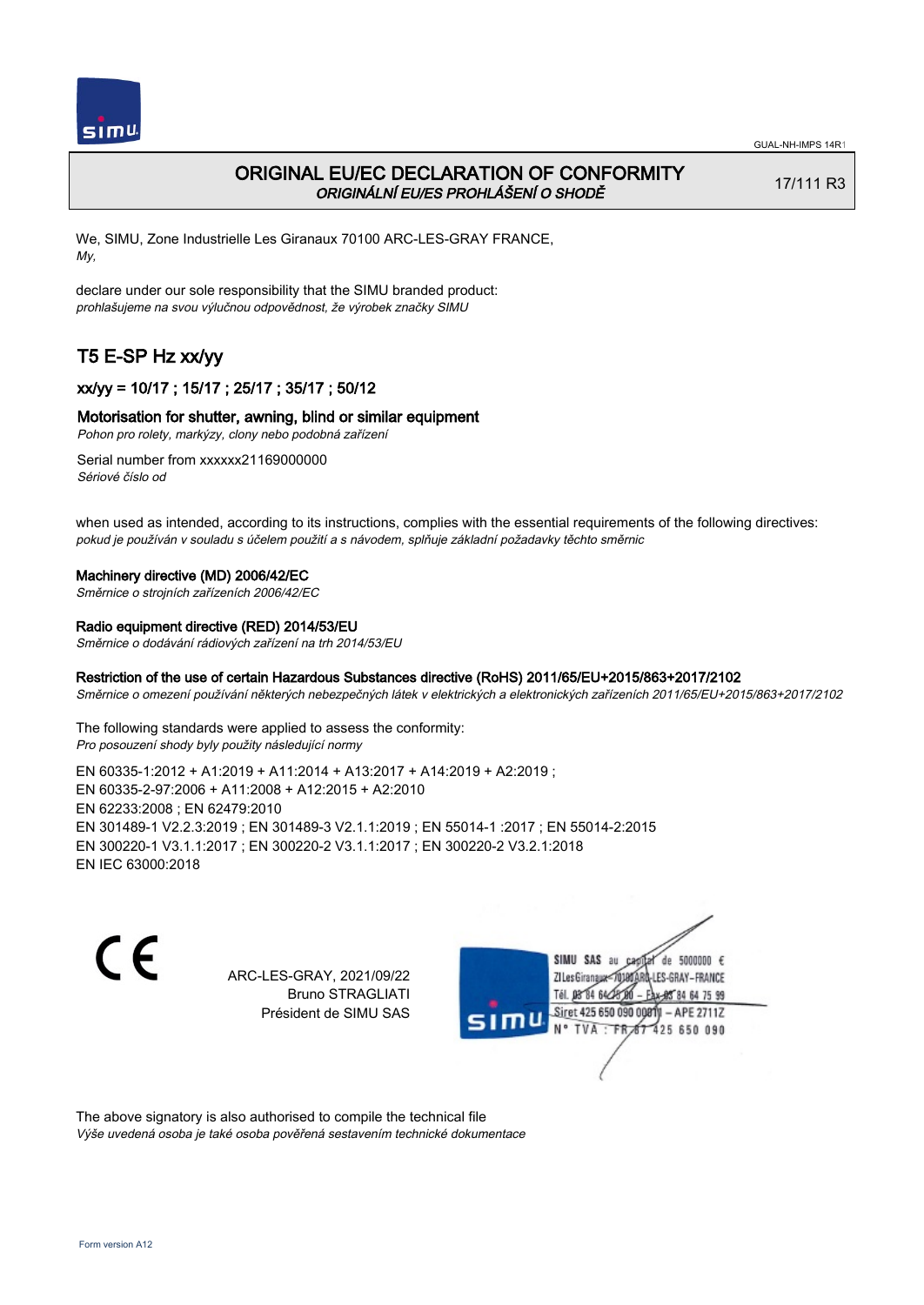



# ORIGINAL EU/EC DECLARATION OF CONFORMITY ORIGINAL EU/EF-OVERENSSTEMMELSESERKLÆRING

17/111 R3

We, SIMU, Zone Industrielle Les Giranaux 70100 ARC-LES-GRAY FRANCE, Vi,

declare under our sole responsibility that the SIMU branded product: erklærer som eneansvarlige, at SIMU mærkede produkter

# T5 E-SP Hz xx/yy

# xx/yy = 10/17 ; 15/17 ; 25/17 ; 35/17 ; 50/12

# Motorisation for shutter, awning, blind or similar equipment

Motorisering af gitre, markiser, persienner eller lign. udstyr

Serial number from xxxxxx21169000000 serienummer fra

when used as intended, according to its instructions, complies with the essential requirements of the following directives: når det anvendes efter hensigten, efter dennes instrukser, overholder kravene i følgende direktiver

### Machinery directive (MD) 2006/42/EC

Maskindirektivet 2006/42/EC

## Radio equipment directive (RED) 2014/53/EU

Radioudstyrsdirektivet 2014/53/EU

# Restriction of the use of certain Hazardous Substances directive (RoHS) 2011/65/EU+2015/863+2017/2102

RoHS direktiv 2011/65/EU+2015/863+2017/2102

The following standards were applied to assess the conformity: Referencestandarderne der følger blev anvendt til at vurdere overholdelsen

EN 60335‑1:2012 + A1:2019 + A11:2014 + A13:2017 + A14:2019 + A2:2019 ; EN 60335‑2‑97:2006 + A11:2008 + A12:2015 + A2:2010 EN 62233:2008 ; EN 62479:2010 EN 301489‑1 V2.2.3:2019 ; EN 301489‑3 V2.1.1:2019 ; EN 55014‑1 :2017 ; EN 55014‑2:2015 EN 300220‑1 V3.1.1:2017 ; EN 300220‑2 V3.1.1:2017 ; EN 300220‑2 V3.2.1:2018 EN IEC 63000:2018

 $\epsilon$ 

ARC-LES-GRAY, 2021/09/22 Bruno STRAGLIATI Président de SIMU SAS



The above signatory is also authorised to compile the technical file Personen nævnt ovenfor er også godkendt til at udarbejde det tekniske dossier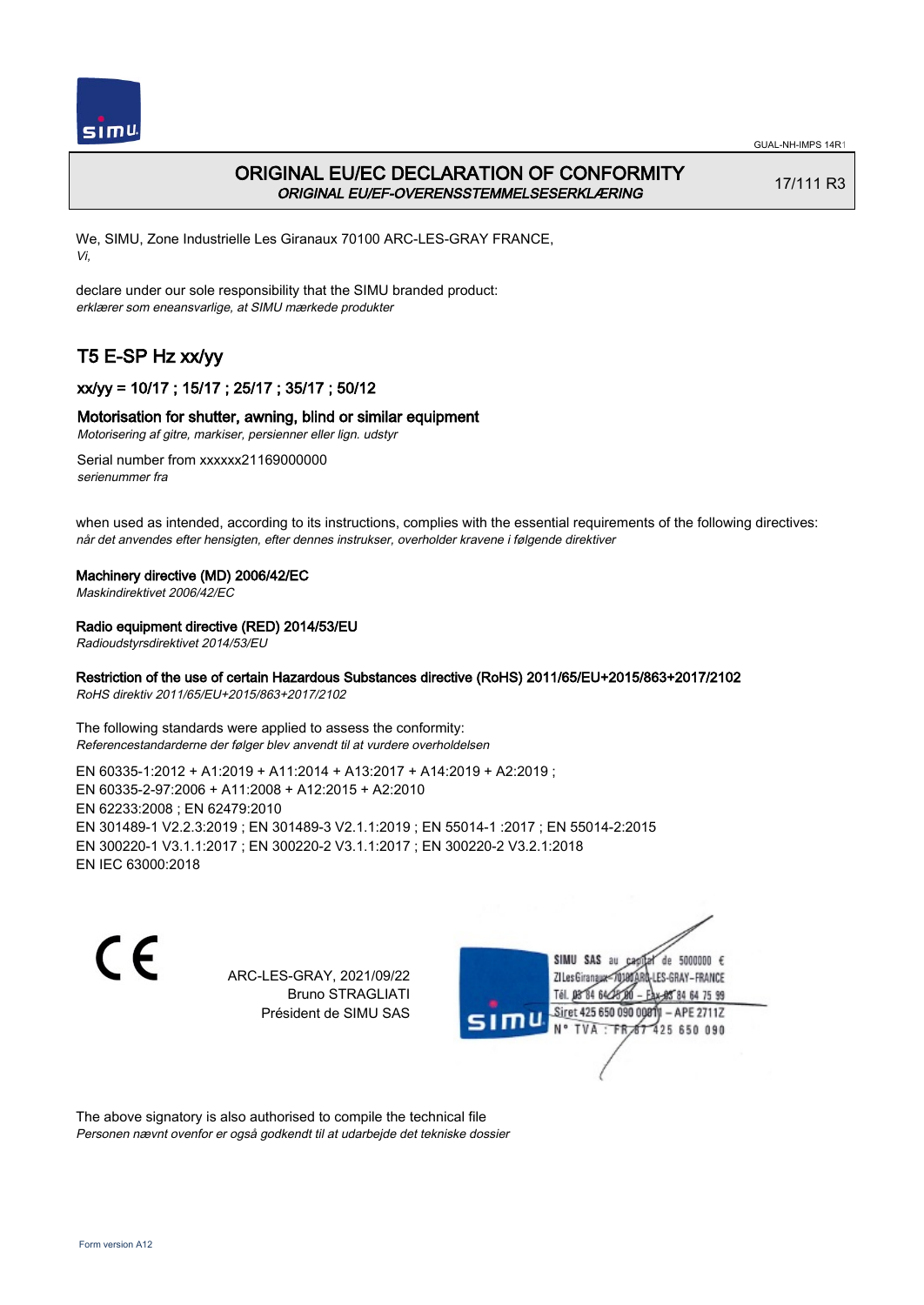

# ORIGINAL EU/EC DECLARATION OF CONFORMITY EL/EK VASTAVUSDEKLARATSIOON

17/111 R3

We, SIMU, Zone Industrielle Les Giranaux 70100 ARC-LES-GRAY FRANCE, Meie,

declare under our sole responsibility that the SIMU branded product: kinnitame kogu vastutusega, et SIMU kaubamärgiga tooted

# T5 E-SP Hz xx/yy

# xx/yy = 10/17 ; 15/17 ; 25/17 ; 35/17 ; 50/12

### Motorisation for shutter, awning, blind or similar equipment

Aknaluukide, varikatuste, aknakardinate või sarnaste seadmete motoriseerimine

Serial number from xxxxxx21169000000 Seerianumber alates

when used as intended, according to its instructions, complies with the essential requirements of the following directives: kui kasutatakse eesmärgipäraselt ja juhiste kohaselt, vastavad käesoleva direktiivi põhinõuetele

#### Machinery directive (MD) 2006/42/EC

Masinate direktiiv 2006/42/EC

# Radio equipment directive (RED) 2014/53/EU

Direktiiv raadioseadmete turul kättesaadavuse kohta 2014/53/EU

## Restriction of the use of certain Hazardous Substances directive (RoHS) 2011/65/EU+2015/863+2017/2102

RoHs direktiiv ohtlike ainete kasutamise piirangute kohta elektri- ja elektroonikaseadmetes 2011/65/EU+2015/863+2017/2102

The following standards were applied to assess the conformity: Vastavusdeklaratsiooni hindamiseks kasutatakse järgmisi standardeid

EN 60335‑1:2012 + A1:2019 + A11:2014 + A13:2017 + A14:2019 + A2:2019 ; EN 60335‑2‑97:2006 + A11:2008 + A12:2015 + A2:2010 EN 62233:2008 ; EN 62479:2010 EN 301489‑1 V2.2.3:2019 ; EN 301489‑3 V2.1.1:2019 ; EN 55014‑1 :2017 ; EN 55014‑2:2015 EN 300220‑1 V3.1.1:2017 ; EN 300220‑2 V3.1.1:2017 ; EN 300220‑2 V3.2.1:2018 EN IEC 63000:2018

 $\epsilon$ 

ARC-LES-GRAY, 2021/09/22 Bruno STRAGLIATI Président de SIMU SAS



The above signatory is also authorised to compile the technical file Eelpool nimetatud isik on volitatud koostama tehnilist dokumentatsiooni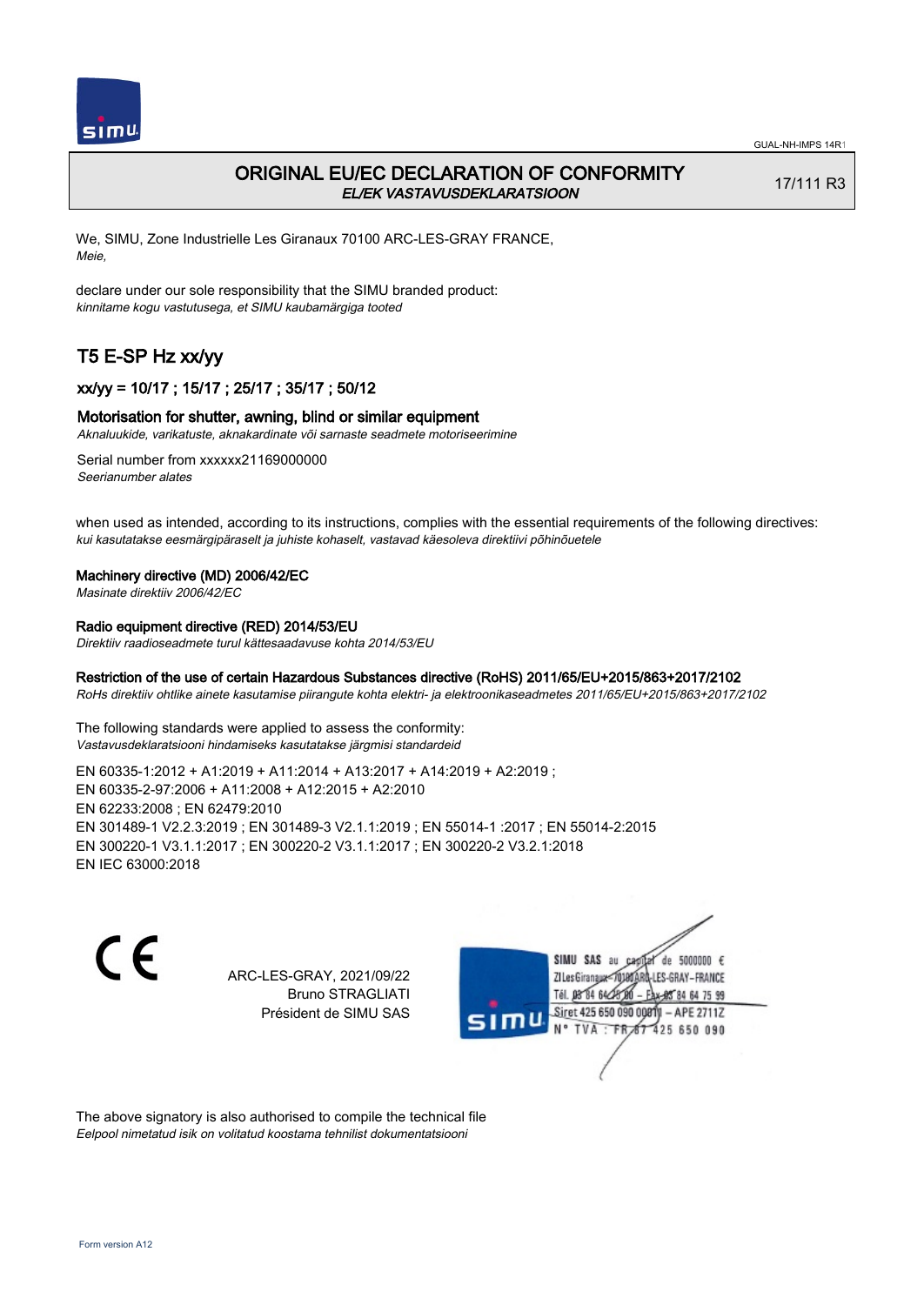

# ORIGINAL EU/EC DECLARATION OF CONFORMITY ALKUPERÄISET EU/EY-VAATIMUSTENMUKAISUUSVAKUUTUS

17/111 R3

We, SIMU, Zone Industrielle Les Giranaux 70100 ARC-LES-GRAY FRANCE, Me,

declare under our sole responsibility that the SIMU branded product: vakuutamme omalla vastuullamme, että SIMU merkkituote

# T5 E-SP Hz xx/yy

# xx/yy = 10/17 ; 15/17 ; 25/17 ; 35/17 ; 50/12

# Motorisation for shutter, awning, blind or similar equipment

Sälerullainten, markiisien, kaihtimien tai vastaavien motorisointi

Serial number from xxxxxx21169000000 sarianumerot

when used as intended, according to its instructions, complies with the essential requirements of the following directives: kun käytettynä oikein ja sen ohjeiden mukaan, noudattaa seuraavien direktiivien olennaisia vaatimuksia

## Machinery directive (MD) 2006/42/EC

Konedirektiivin 2006/42/EC

## Radio equipment directive (RED) 2014/53/EU

Radiolaitteiden direktiivin 2014/53/EU

# Restriction of the use of certain Hazardous Substances directive (RoHS) 2011/65/EU+2015/863+2017/2102

RoHS direktiivin 2011/65/EU+2015/863+2017/2102

The following standards were applied to assess the conformity: Seuraavia viitestandardeja sovellettiin vaatimustenmukaisuusvakuutusta arvioitaessa

EN 60335‑1:2012 + A1:2019 + A11:2014 + A13:2017 + A14:2019 + A2:2019 ; EN 60335‑2‑97:2006 + A11:2008 + A12:2015 + A2:2010 EN 62233:2008 ; EN 62479:2010 EN 301489‑1 V2.2.3:2019 ; EN 301489‑3 V2.1.1:2019 ; EN 55014‑1 :2017 ; EN 55014‑2:2015 EN 300220‑1 V3.1.1:2017 ; EN 300220‑2 V3.1.1:2017 ; EN 300220‑2 V3.2.1:2018 EN IEC 63000:2018

 $\epsilon$ 

ARC-LES-GRAY, 2021/09/22 Bruno STRAGLIATI Président de SIMU SAS



The above signatory is also authorised to compile the technical file Yllä allekirjoittaja on myös valtuutettu kokoamaan teknisten tiedostojen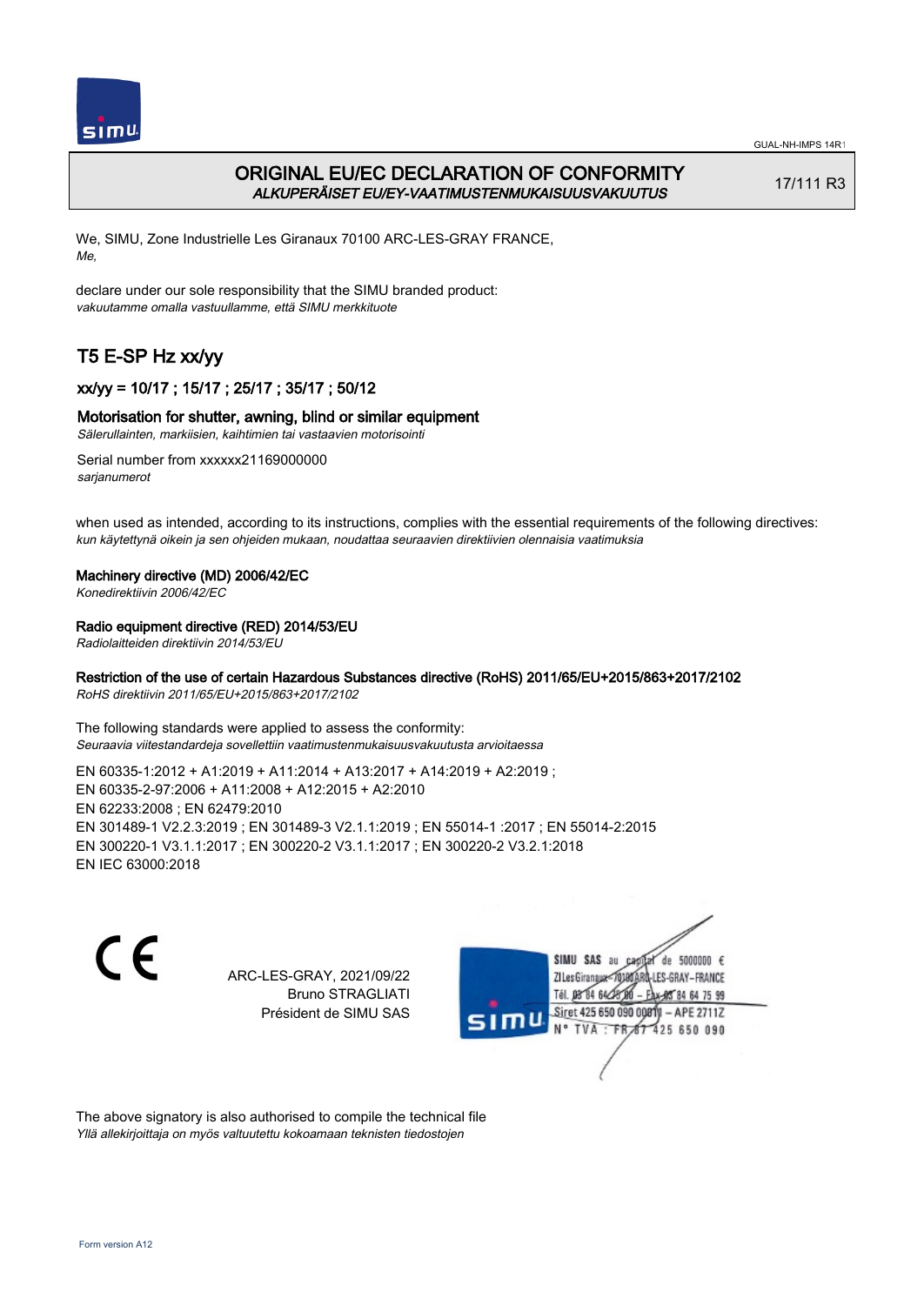

# ORIGINAL EU/EC DECLARATION OF CONFORMITY ΠΡΩΤΟΤΥΠΟ ΔΗΛΩΣΗ ΣΥΜΜΟΡΦΩΣΗΣ ΕΕ/EK

17/111 R3

We, SIMU, Zone Industrielle Les Giranaux 70100 ARC-LES-GRAY FRANCE, εμείς,

declare under our sole responsibility that the SIMU branded product: Δηλώνουμε αναλαμβάνοντας την αποκλειστική ευθύνη ότι το επώνυμο προϊόν SIMU

# T5 E-SP Hz xx/yy

# xx/yy = 10/17 ; 15/17 ; 25/17 ; 35/17 ; 50/12

## Motorisation for shutter, awning, blind or similar equipment

Μηχανοκίνηση για ρολα,τέντες,στόρια ή παρόμοιο εξοπλισμό

Serial number from xxxxxx21169000000 σειριακό αριθμό από

when used as intended, according to its instructions, complies with the essential requirements of the following directives: όταν χρησιμοποιείται όπως έχει προβλεφθεί, σύμφωνα με τις οδηγίες του, συμφωνεί με τις βασικές απαιτήσεις των ακόλουθων οδηγιών

### Machinery directive (MD) 2006/42/EC

Οδηγία περι μηχανικού εξοπλισμού 2006/42/EC

### Radio equipment directive (RED) 2014/53/EU

Οδηγία ραδιοεξοπλισμού 2014/53/EU

# Restriction of the use of certain Hazardous Substances directive (RoHS) 2011/65/EU+2015/863+2017/2102

Οδηγίας RoHS 2011/65/EU+2015/863+2017/2102

The following standards were applied to assess the conformity: Τα πρότυπα αναφοράς που ακολουθούν εφαρμόστηκαν με σκοπό την αξιολόγηση της συμμόρφωσης

EN 60335‑1:2012 + A1:2019 + A11:2014 + A13:2017 + A14:2019 + A2:2019 ; EN 60335‑2‑97:2006 + A11:2008 + A12:2015 + A2:2010 EN 62233:2008 ; EN 62479:2010 EN 301489‑1 V2.2.3:2019 ; EN 301489‑3 V2.1.1:2019 ; EN 55014‑1 :2017 ; EN 55014‑2:2015 EN 300220‑1 V3.1.1:2017 ; EN 300220‑2 V3.1.1:2017 ; EN 300220‑2 V3.2.1:2018 EN IEC 63000:2018

C F

ARC-LES-GRAY, 2021/09/22 Bruno STRAGLIATI Président de SIMU SAS



The above signatory is also authorised to compile the technical file

Το πρόσωπο που αναφέρεται παραπάνω είναι επίσης εξουσιοδοτημένο να καταρτίσει τον τεχνικό φάκελο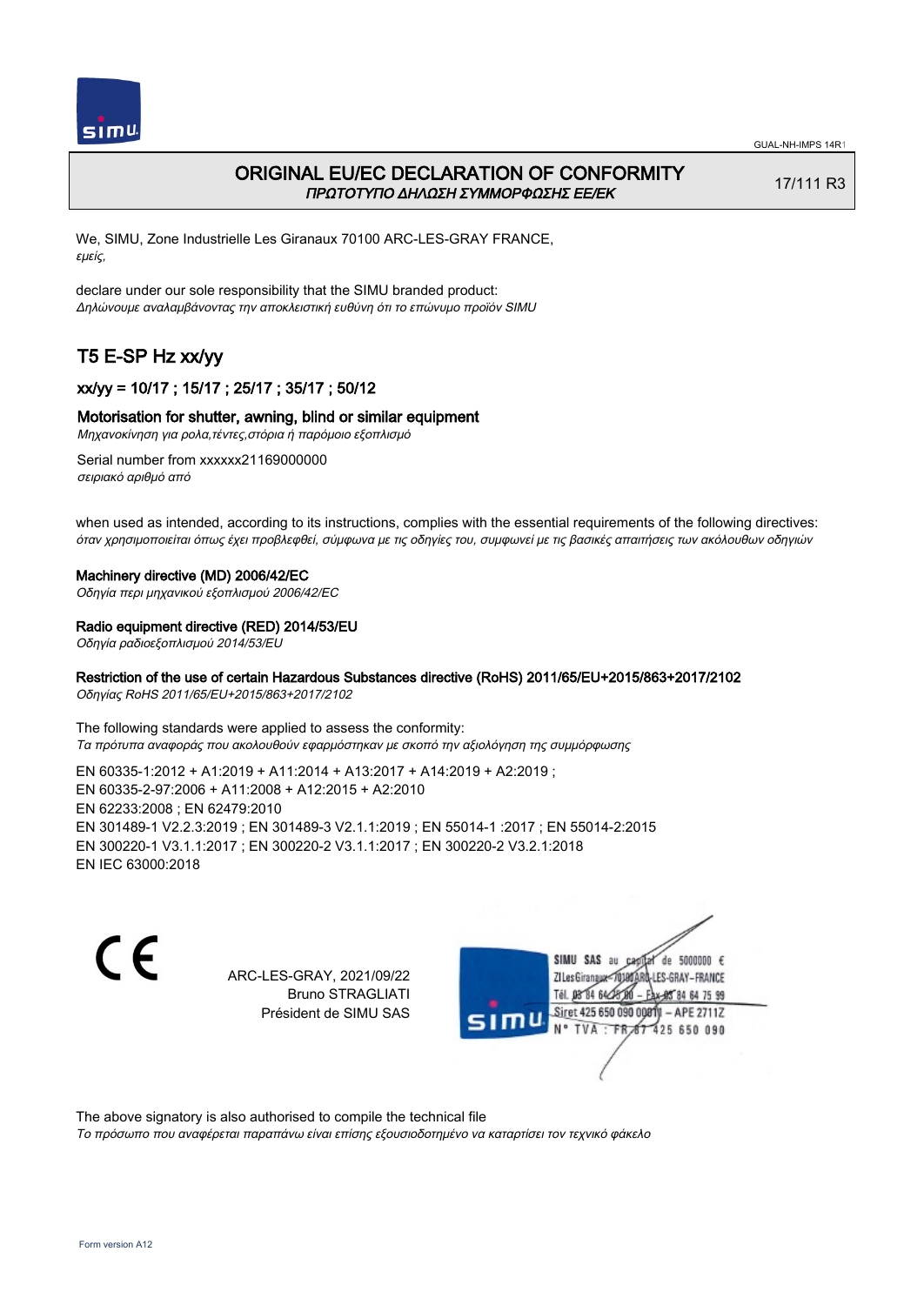

# ORIGINAL EU/EC DECLARATION OF CONFORMITY ORGINALNA EU/EC DEKLARACIJA O USKLAĐENOSTI

17/111 R3

We, SIMU, Zone Industrielle Les Giranaux 70100 ARC-LES-GRAY FRANCE, Mi,

declare under our sole responsibility that the SIMU branded product: izjavljujemo pod punom odgovornošču da je proizvod marke SIMU

# T5 E-SP Hz xx/yy

# xx/yy = 10/17 ; 15/17 ; 25/17 ; 35/17 ; 50/12

# Motorisation for shutter, awning, blind or similar equipment

Motorizacija za rolete,tende,sjenila ili slične opreme

Serial number from xxxxxx21169000000 Serijski broj iz

when used as intended, according to its instructions, complies with the essential requirements of the following directives: ako se upotrebljava prema namjeni, prema važećim uputama, usklađen sa prijeko potrebnim zahtijevima slijedećih direktiva

### Machinery directive (MD) 2006/42/EC

Direktiva o strojevima 2006/42/EC

## Radio equipment directive (RED) 2014/53/EU

Direktiva za radijsku opremu 2014/53/EU

# Restriction of the use of certain Hazardous Substances directive (RoHS) 2011/65/EU+2015/863+2017/2102

Direktiva RoHS 2011/65/EU+2015/863+2017/2102

The following standards were applied to assess the conformity: Slijedeće reference standarda se primjenjuju da se odredi usklađenost

EN 60335‑1:2012 + A1:2019 + A11:2014 + A13:2017 + A14:2019 + A2:2019 ; EN 60335‑2‑97:2006 + A11:2008 + A12:2015 + A2:2010 EN 62233:2008 ; EN 62479:2010 EN 301489‑1 V2.2.3:2019 ; EN 301489‑3 V2.1.1:2019 ; EN 55014‑1 :2017 ; EN 55014‑2:2015 EN 300220‑1 V3.1.1:2017 ; EN 300220‑2 V3.1.1:2017 ; EN 300220‑2 V3.2.1:2018 EN IEC 63000:2018

 $\epsilon$ 

ARC-LES-GRAY, 2021/09/22 Bruno STRAGLIATI Président de SIMU SAS



The above signatory is also authorised to compile the technical file Gore navedeni potpisnik također je ovlašten za sastavljanje tehničkog dokumenta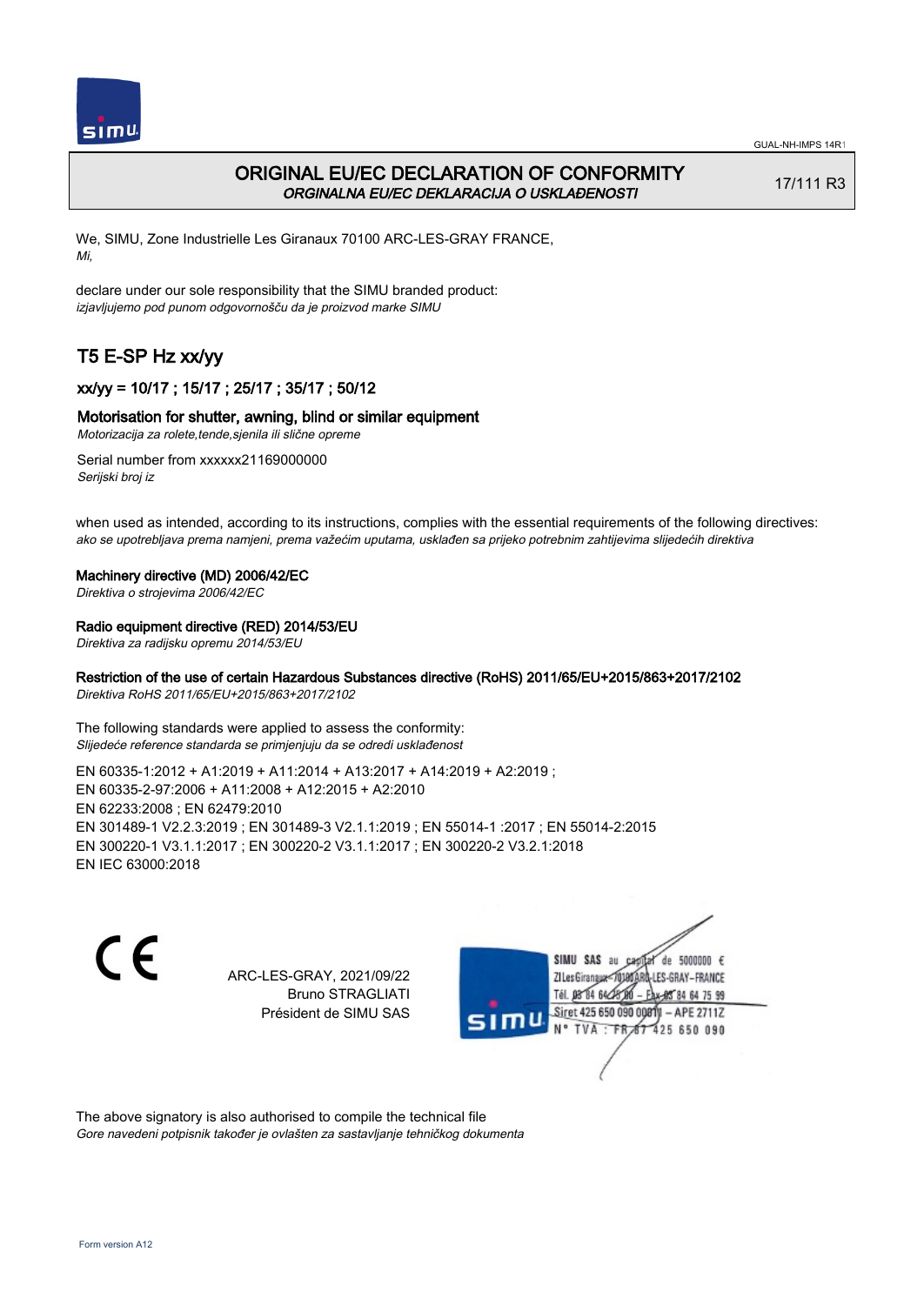

# ORIGINAL EU/EC DECLARATION OF CONFORMITY Eredeti EU/CE Megfelelőségi Nyilatkozat

17/111 R3

We, SIMU, Zone Industrielle Les Giranaux 70100 ARC-LES-GRAY FRANCE, Alulírott,

declare under our sole responsibility that the SIMU branded product: felelősségünk teljes tudatában kijelentjük, hogy a szóban forgó SIMU termék

# T5 E-SP Hz xx/yy

# xx/yy = 10/17 ; 15/17 ; 25/17 ; 35/17 ; 50/12

### Motorisation for shutter, awning, blind or similar equipment

Redőny, napellenző vagy hasonlószerkezetek motorizálása

Serial number from xxxxxx21169000000 Sorozatszámtól

when used as intended, according to its instructions, complies with the essential requirements of the following directives: megfelel, az alábbi irányelvekben megfogalmazott alapvető követelményeknek

#### Machinery directive (MD) 2006/42/EC

Gépekre vonatkozó irányelv 2006/42/EC

#### Radio equipment directive (RED) 2014/53/EU

A rádióberendezésekről szóló irányelv 2014/53/EU

### Restriction of the use of certain Hazardous Substances directive (RoHS) 2011/65/EU+2015/863+2017/2102

RoHS irányelv 2011/65/EU+2015/863+2017/2102

The following standards were applied to assess the conformity: A megfelelőség biztosításának érdekében az alábbi szabványok kerültek alkalmazásra

EN 60335‑1:2012 + A1:2019 + A11:2014 + A13:2017 + A14:2019 + A2:2019 ; EN 60335‑2‑97:2006 + A11:2008 + A12:2015 + A2:2010 EN 62233:2008 ; EN 62479:2010 EN 301489‑1 V2.2.3:2019 ; EN 301489‑3 V2.1.1:2019 ; EN 55014‑1 :2017 ; EN 55014‑2:2015 EN 300220‑1 V3.1.1:2017 ; EN 300220‑2 V3.1.1:2017 ; EN 300220‑2 V3.2.1:2018 EN IEC 63000:2018

C F

ARC-LES-GRAY, 2021/09/22 Bruno STRAGLIATI Président de SIMU SAS



The above signatory is also authorised to compile the technical file A fent említett aláíró is jogosult a műszaki dokumentáció összeállítására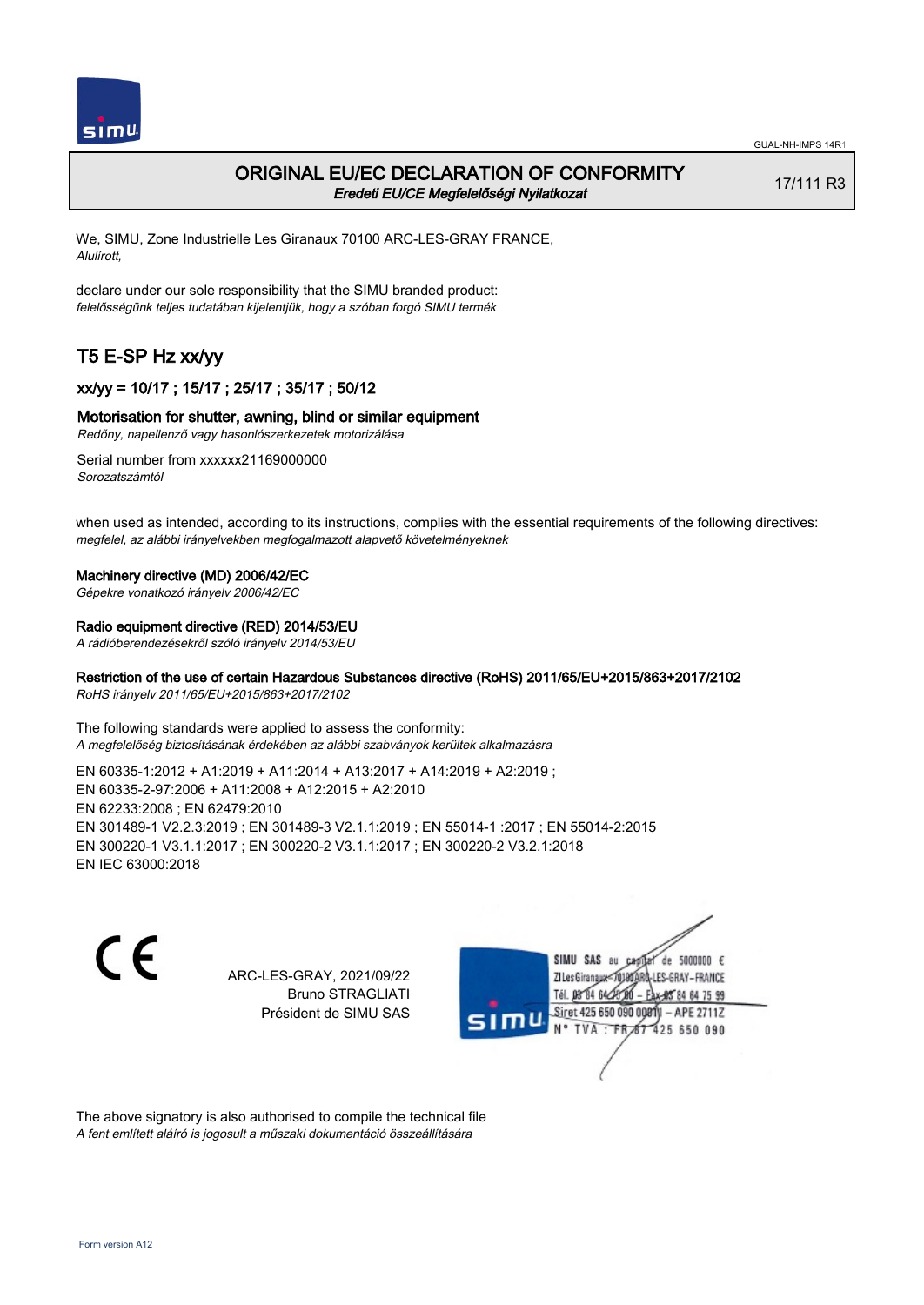

# ORIGINAL EU/EC DECLARATION OF CONFORMITY ORIGINALI ES/EB ATITIKTIES DEKLARACIJA

17/111 R3

We, SIMU, Zone Industrielle Les Giranaux 70100 ARC-LES-GRAY FRANCE, Mes,

declare under our sole responsibility that the SIMU branded product: atsakingai deklaruojame, kad SIMU kompanijos produktas

# T5 E-SP Hz xx/yy

# xx/yy = 10/17 ; 15/17 ; 25/17 ; 35/17 ; 50/12

### Motorisation for shutter, awning, blind or similar equipment

Apsauginių žaliuzių, markizių, ritininių užuolaidų ir panašių gaminių automatizavimas

Serial number from xxxxxx21169000000 Serijos numeris nuo

when used as intended, according to its instructions, complies with the essential requirements of the following directives: naudojamas pagal paskirtį, pagal gamintojo instrukcijas, atitinka esminius šių Direktyvų reikalavimus

#### Machinery directive (MD) 2006/42/EC

Mašinų direktyva 2006/42/EC

### Radio equipment directive (RED) 2014/53/EU

Radijo ryšio įrenginių direktyva 2014/53/EU

### Restriction of the use of certain Hazardous Substances directive (RoHS) 2011/65/EU+2015/863+2017/2102

PMNA (RoHS) direktyva 2011/65/EU+2015/863+2017/2102

The following standards were applied to assess the conformity: Įverinti deklaruojamą atitiktį buvo taikomi toliau nurodyti standartai

EN 60335‑1:2012 + A1:2019 + A11:2014 + A13:2017 + A14:2019 + A2:2019 ; EN 60335‑2‑97:2006 + A11:2008 + A12:2015 + A2:2010 EN 62233:2008 ; EN 62479:2010 EN 301489‑1 V2.2.3:2019 ; EN 301489‑3 V2.1.1:2019 ; EN 55014‑1 :2017 ; EN 55014‑2:2015 EN 300220‑1 V3.1.1:2017 ; EN 300220‑2 V3.1.1:2017 ; EN 300220‑2 V3.2.1:2018 EN IEC 63000:2018

C F

ARC-LES-GRAY, 2021/09/22 Bruno STRAGLIATI Président de SIMU SAS



The above signatory is also authorised to compile the technical file Asmuo, pasirašęs šią deklaraciją, taip pat turi įgaliojimą sudaryti techninę bylą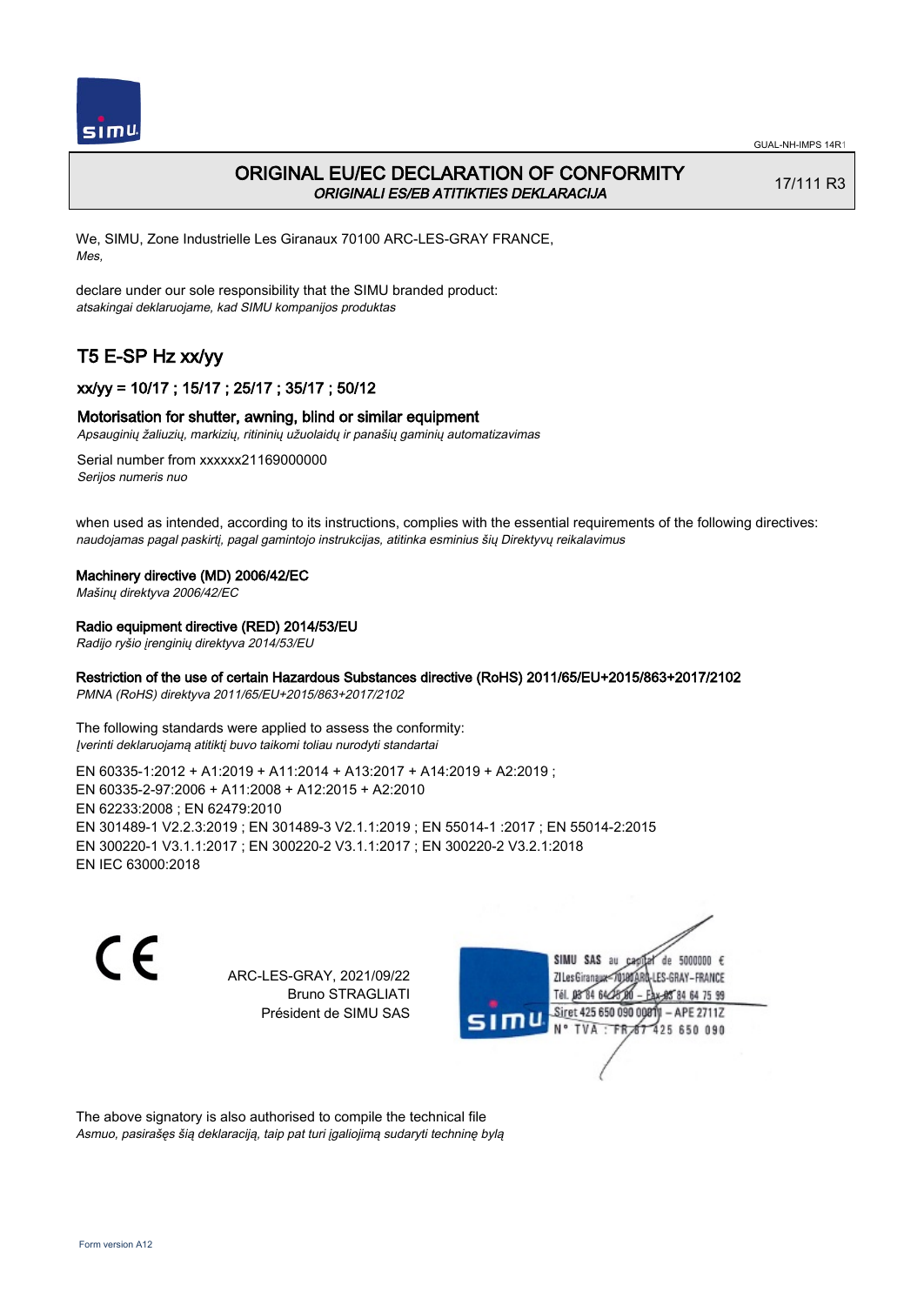

# ORIGINAL EU/EC DECLARATION OF CONFORMITY ES/EK ATBILSTĪBAS DEKLARĀCIJA

17/111 R3

We, SIMU, Zone Industrielle Les Giranaux 70100 ARC-LES-GRAY FRANCE, Mēs,

declare under our sole responsibility that the SIMU branded product: ar pilnu atbildību, apliecinām, ka SIMU zīmola produkti,

# T5 E-SP Hz xx/yy

# xx/yy = 10/17 ; 15/17 ; 25/17 ; 35/17 ; 50/12

### Motorisation for shutter, awning, blind or similar equipment

Aizsargžalūziju, žalūziju, markīžu, aizkaru un līdzīgu gala produktu motorizēšana

Serial number from xxxxxx21169000000 sērijas numurs no

when used as intended, according to its instructions, complies with the essential requirements of the following directives: ja tie tiek lietoti saskaņā ar norādījumiem, atbilst šo direktīvu pamatprasībām

#### Machinery directive (MD) 2006/42/EC

Mašīnu Direktīva 2006/42/EC

### Radio equipment directive (RED) 2014/53/EU

Direktīva par radioiekārtu pieejamību tirgū 2014/53/EU

### Restriction of the use of certain Hazardous Substances directive (RoHS) 2011/65/EU+2015/863+2017/2102

RoHs Direktīva par dažādu bīstamu vielu izmantošanas ierobežošanu elektriskās un elektroniskās iekārtās 2011/65/EU+2015/863+2017/2102

The following standards were applied to assess the conformity: Atbilstības deklarācijas novērtēšanai tiek pielietoti sekojoši standarti

EN 60335‑1:2012 + A1:2019 + A11:2014 + A13:2017 + A14:2019 + A2:2019 ; EN 60335‑2‑97:2006 + A11:2008 + A12:2015 + A2:2010 EN 62233:2008 ; EN 62479:2010 EN 301489‑1 V2.2.3:2019 ; EN 301489‑3 V2.1.1:2019 ; EN 55014‑1 :2017 ; EN 55014‑2:2015 EN 300220‑1 V3.1.1:2017 ; EN 300220‑2 V3.1.1:2017 ; EN 300220‑2 V3.2.1:2018 EN IEC 63000:2018

C E

ARC-LES-GRAY, 2021/09/22 Bruno STRAGLIATI Président de SIMU SAS

SIMU SAS au de 5000000  $\epsilon$ ZI Les Giranaux</r0180 LES-GRAY-FRANCE Tél. 08 84 64 28 64 75 99 Siret 425 650 090 0081) - APE 2711Z TVA : FRAT 425 650 090

The above signatory is also authorised to compile the technical file Iepriekš minētā persona ir pilnvarota sastādīt tehnisko dokumentāciju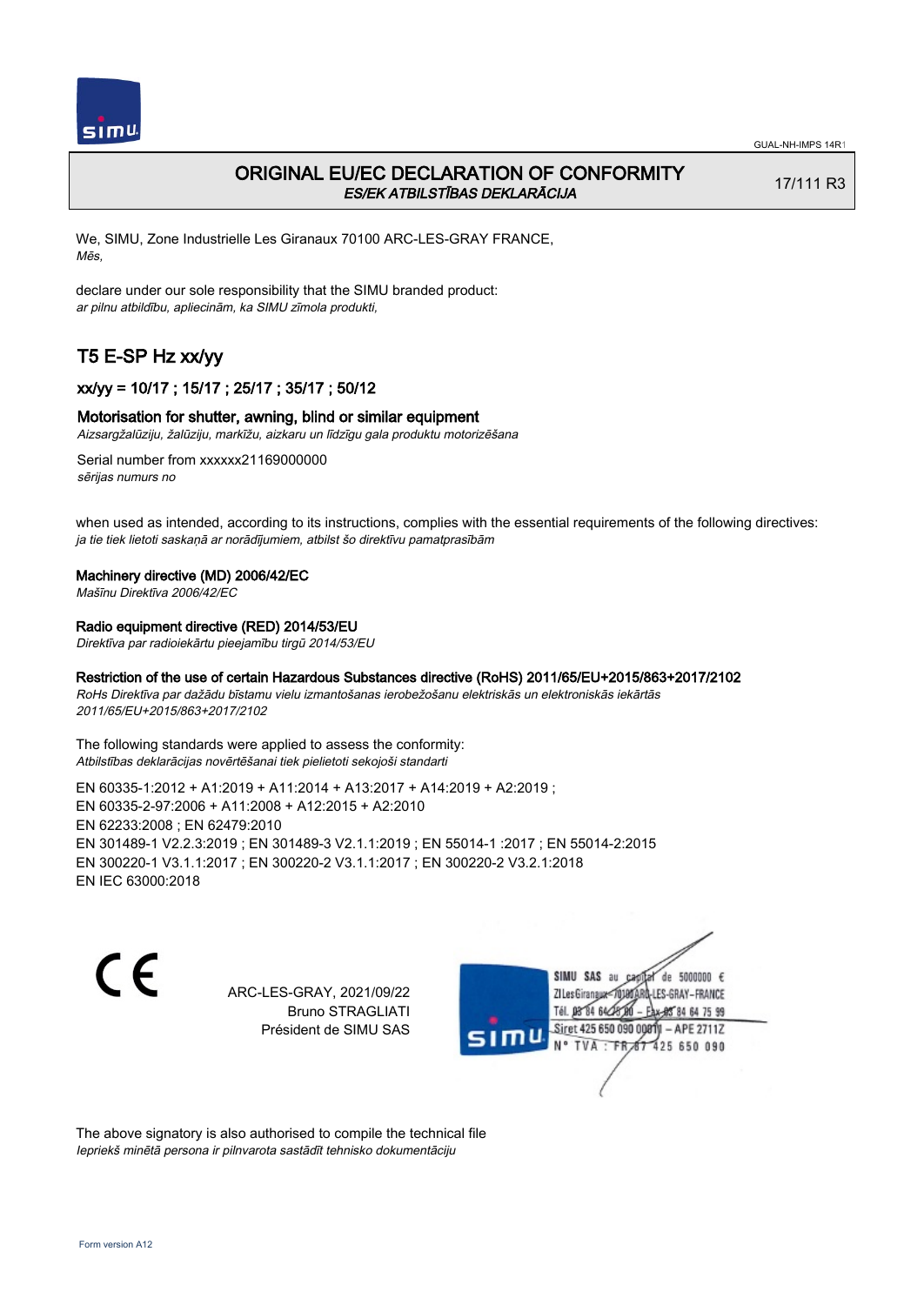

# ORIGINAL EU/EC DECLARATION OF CONFORMITY OORSPRONKELIJKE EU/EG-CONFORMITEITSVERKLARING

17/111 R3

We, SIMU, Zone Industrielle Les Giranaux 70100 ARC-LES-GRAY FRANCE, Wij,

declare under our sole responsibility that the SIMU branded product: verklaren op eigen verantwoordelijkheid dat het produkt van het SIMU

# T5 E-SP Hz xx/yy

# xx/yy = 10/17 ; 15/17 ; 25/17 ; 35/17 ; 50/12

# Motorisation for shutter, awning, blind or similar equipment

Motorisatie voor rolluiken, zonwering, screens of gelijkaardige toepassingen

Serial number from xxxxxx21169000000 Serienummer van

when used as intended, according to its instructions, complies with the essential requirements of the following directives: wanneer gebruikt voor de juiste toepassing voldoet aan de essentiële eisen van de volgende richtlijnen

## Machinery directive (MD) 2006/42/EC

Machinerichtlijn 2006/42/EC

## Radio equipment directive (RED) 2014/53/EU

Richtlijn radioapparatuur 2014/53/EU

## Restriction of the use of certain Hazardous Substances directive (RoHS) 2011/65/EU+2015/863+2017/2102

RoHS Richtlijn 2011/65/EU+2015/863+2017/2102

The following standards were applied to assess the conformity: De volgende referentiestandaarden worden toegepast om de overeenstemming te evalueren

EN 60335‑1:2012 + A1:2019 + A11:2014 + A13:2017 + A14:2019 + A2:2019 ; EN 60335‑2‑97:2006 + A11:2008 + A12:2015 + A2:2010 EN 62233:2008 ; EN 62479:2010 EN 301489‑1 V2.2.3:2019 ; EN 301489‑3 V2.1.1:2019 ; EN 55014‑1 :2017 ; EN 55014‑2:2015 EN 300220‑1 V3.1.1:2017 ; EN 300220‑2 V3.1.1:2017 ; EN 300220‑2 V3.2.1:2018 EN IEC 63000:2018

 $\epsilon$ 

ARC-LES-GRAY, 2021/09/22 Bruno STRAGLIATI Président de SIMU SAS



The above signatory is also authorised to compile the technical file

De bovengenoemde persoon is ook bevoegd om het technisch dossier samen te stellen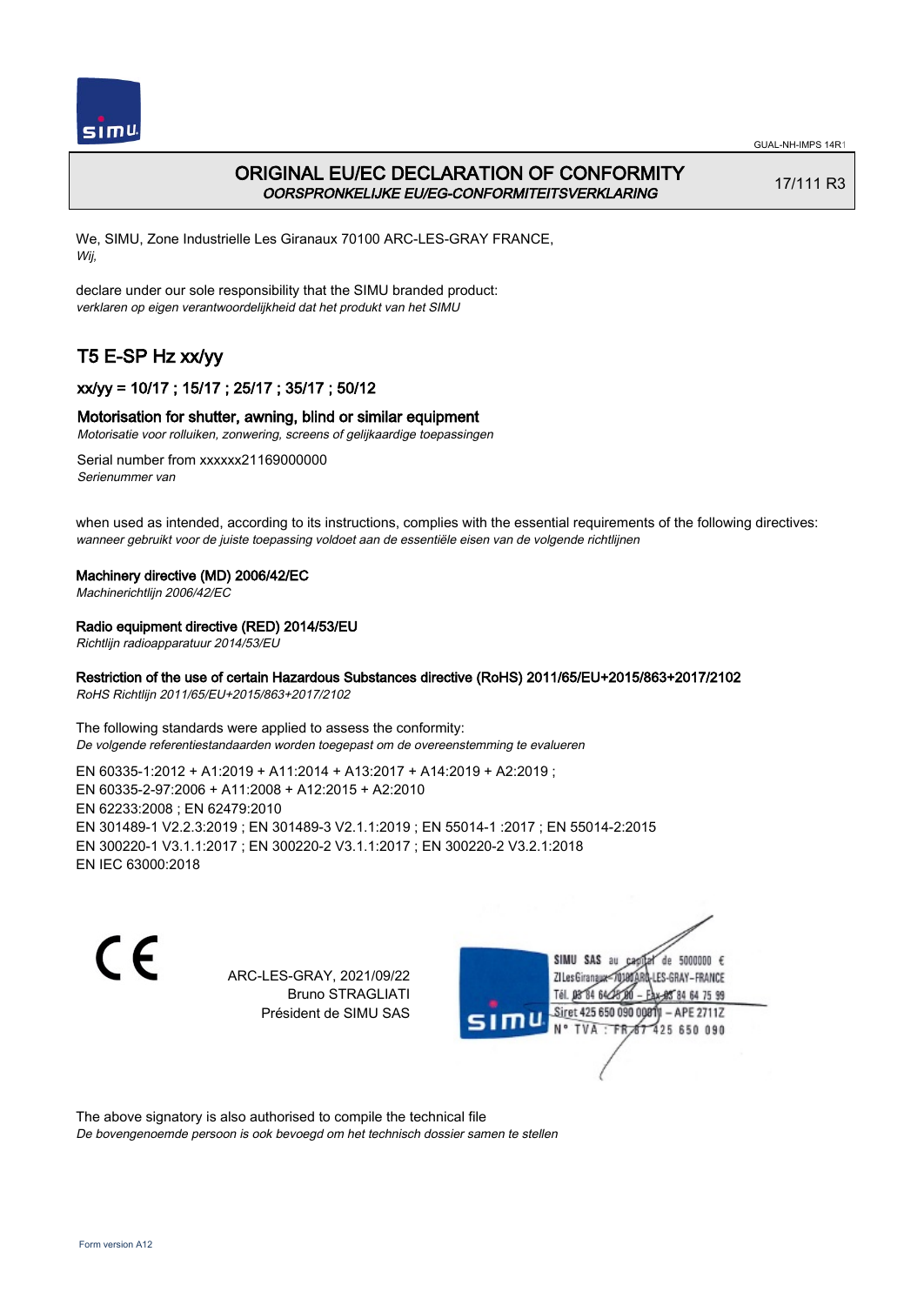

# ORIGINAL EU/EC DECLARATION OF CONFORMITY ORIGINAL EU / CE - ERKLÆRING

17/111 R3

We, SIMU, Zone Industrielle Les Giranaux 70100 ARC-LES-GRAY FRANCE, Vi,

declare under our sole responsibility that the SIMU branded product: erklærer under vårt eneansvar at SIMU merket produkt

# T5 E-SP Hz xx/yy

# xx/yy = 10/17 ; 15/17 ; 25/17 ; 35/17 ; 50/12

### Motorisation for shutter, awning, blind or similar equipment

Motorisering for marksier, screens, persienner eller lignende utstyr

Serial number from xxxxxx21169000000 Serienummer fra

when used as intended, according to its instructions, complies with the essential requirements of the following directives: når de brukes som forutsatt, i henhold til sin instruks, i samsvar med de grunnlegende kravene i følgende direktiver

#### Machinery directive (MD) 2006/42/EC

Maskindirektivet 2006/42/EC

### Radio equipment directive (RED) 2014/53/EU

Radioutstyr direktivet 2014/53/EU

### Restriction of the use of certain Hazardous Substances directive (RoHS) 2011/65/EU+2015/863+2017/2102

RoHS-direktivet 2011/65/EU+2015/863+2017/2102

The following standards were applied to assess the conformity: Følgende referansestandarder ble brukt for å vurdere samsvar

EN 60335‑1:2012 + A1:2019 + A11:2014 + A13:2017 + A14:2019 + A2:2019 ; EN 60335‑2‑97:2006 + A11:2008 + A12:2015 + A2:2010 EN 62233:2008 ; EN 62479:2010 EN 301489‑1 V2.2.3:2019 ; EN 301489‑3 V2.1.1:2019 ; EN 55014‑1 :2017 ; EN 55014‑2:2015 EN 300220‑1 V3.1.1:2017 ; EN 300220‑2 V3.1.1:2017 ; EN 300220‑2 V3.2.1:2018 EN IEC 63000:2018

 $\epsilon$ 

ARC-LES-GRAY, 2021/09/22 Bruno STRAGLIATI Président de SIMU SAS



The above signatory is also authorised to compile the technical file Ovennevnte underskrevet fullmakt til å utarbeide den tekniske dokumentasjonen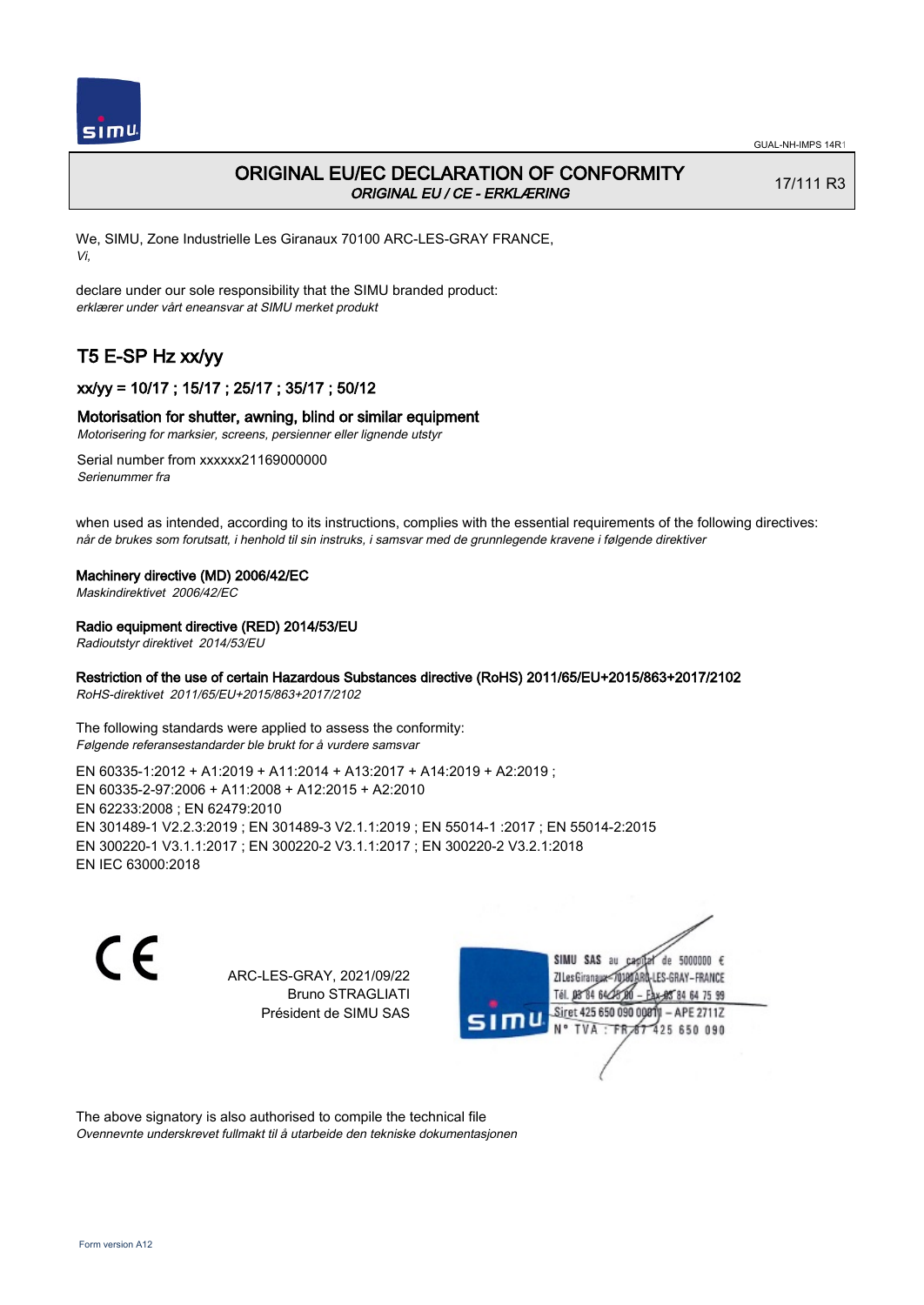

# ORIGINAL EU/EC DECLARATION OF CONFORMITY ORYGINALNA DEKLARACJA ZGODNOŚCI UE/WE

17/111 R3

We, SIMU, Zone Industrielle Les Giranaux 70100 ARC-LES-GRAY FRANCE, My,

declare under our sole responsibility that the SIMU branded product: deklarujemy z pełną odpowiedzialnością, że produkt oznaczony marką SIMU

# T5 E-SP Hz xx/yy

# xx/yy = 10/17 ; 15/17 ; 25/17 ; 35/17 ; 50/12

## Motorisation for shutter, awning, blind or similar equipment

Wyposażenie w napęd rolety, markizy, osłony przeciwsłonecznej lub podobnego urządzenia

Serial number from xxxxxx21169000000 z numerem seryjnym od

when used as intended, according to its instructions, complies with the essential requirements of the following directives: gdy jest używany zgodnie z przeznaczeniem i instrukcjami, spełnia podstawowe wymagania następujących Dyrektyw

### Machinery directive (MD) 2006/42/EC

Dyrektywa maszynowa 2006/42/EC

## Radio equipment directive (RED) 2014/53/EU

Dyrektywa o urządzeniach radiowych 2014/53/EU

# Restriction of the use of certain Hazardous Substances directive (RoHS) 2011/65/EU+2015/863+2017/2102

Dyrektywa RoHS 2011/65/EU+2015/863+2017/2102

The following standards were applied to assess the conformity: Do oceny zgodności zostały zastosowane następujące normy

EN 60335‑1:2012 + A1:2019 + A11:2014 + A13:2017 + A14:2019 + A2:2019 ; EN 60335‑2‑97:2006 + A11:2008 + A12:2015 + A2:2010 EN 62233:2008 ; EN 62479:2010 EN 301489‑1 V2.2.3:2019 ; EN 301489‑3 V2.1.1:2019 ; EN 55014‑1 :2017 ; EN 55014‑2:2015 EN 300220‑1 V3.1.1:2017 ; EN 300220‑2 V3.1.1:2017 ; EN 300220‑2 V3.2.1:2018 EN IEC 63000:2018

C F

ARC-LES-GRAY, 2021/09/22 Bruno STRAGLIATI Président de SIMU SAS



The above signatory is also authorised to compile the technical file

Osoba wskazana powyżej jest również upoważniony do przygotowania dokumentacji technicznej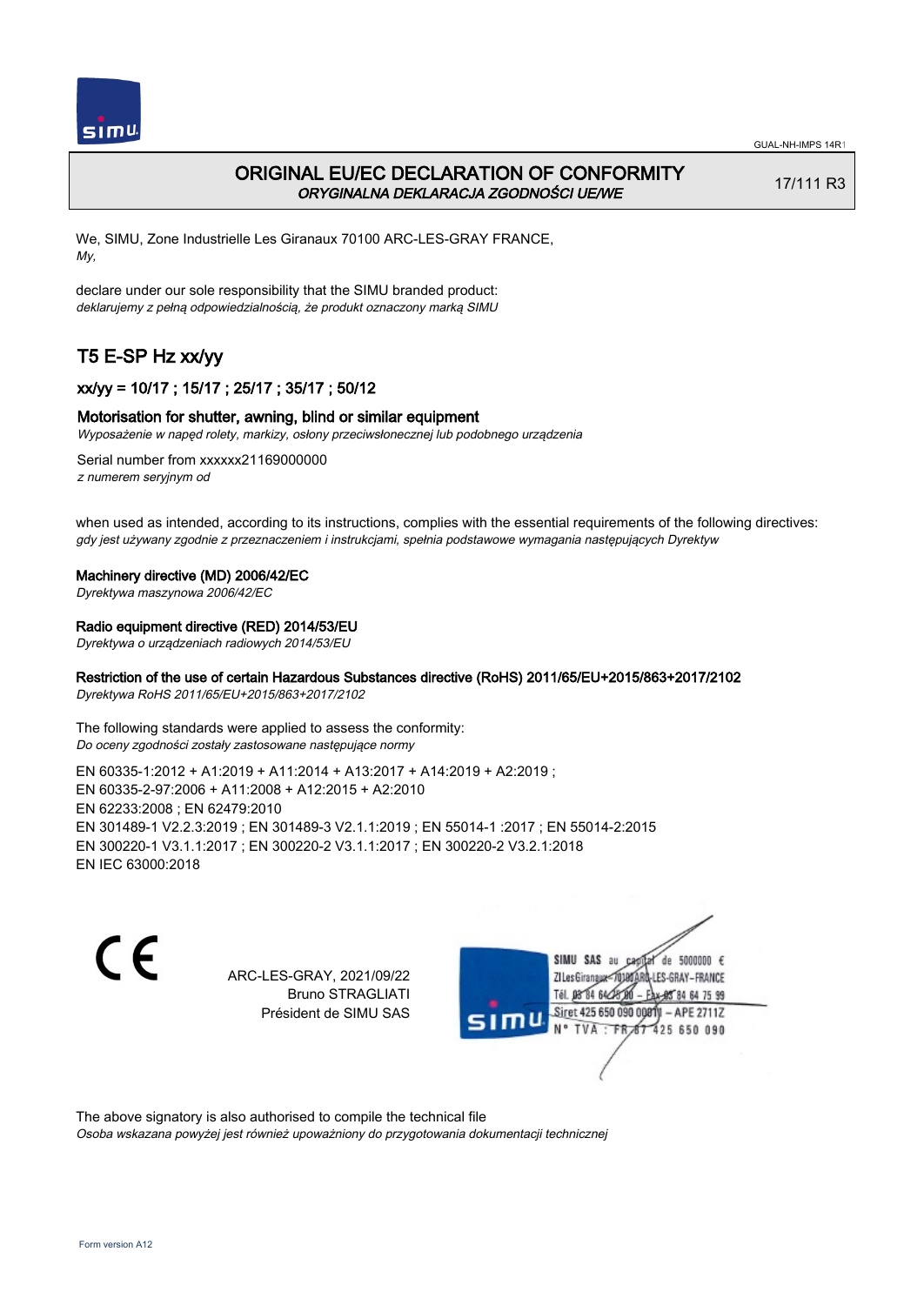



# ORIGINAL EU/EC DECLARATION OF CONFORMITY DECLARAÇÃO UE/CE DE CONFORMIDADE ORIGINAL

17/111 R3

We, SIMU, Zone Industrielle Les Giranaux 70100 ARC-LES-GRAY FRANCE, Nós,

declare under our sole responsibility that the SIMU branded product: declaramos sob nossa única responsabilidade que o dispositivo marca SIMU

# T5 E-SP Hz xx/yy

# xx/yy = 10/17 ; 15/17 ; 25/17 ; 35/17 ; 50/12

## Motorisation for shutter, awning, blind or similar equipment

Motorização para toldo, persiana, estore, cortina ou equipamento parecido

Serial number from xxxxxx21169000000 Número de série desde

when used as intended, according to its instructions, complies with the essential requirements of the following directives: Quando utilizado de acordo com sua a aplicação, segundo as suas instruções, cumpre os requisitos essenciais das seguintes diretivas

### Machinery directive (MD) 2006/42/EC

Diretiva Máquinas 2006/42/EC

## Radio equipment directive (RED) 2014/53/EU

Diretiva equipamentos de rádio 2014/53/EU

# Restriction of the use of certain Hazardous Substances directive (RoHS) 2011/65/EU+2015/863+2017/2102

Diretiva RoHS 2011/65/EU+2015/863+2017/2102

The following standards were applied to assess the conformity: As normas de referência apresentadas em seguida foram aplicadas para avaliar a conformidade

EN 60335‑1:2012 + A1:2019 + A11:2014 + A13:2017 + A14:2019 + A2:2019 ; EN 60335‑2‑97:2006 + A11:2008 + A12:2015 + A2:2010 EN 62233:2008 ; EN 62479:2010 EN 301489‑1 V2.2.3:2019 ; EN 301489‑3 V2.1.1:2019 ; EN 55014‑1 :2017 ; EN 55014‑2:2015 EN 300220‑1 V3.1.1:2017 ; EN 300220‑2 V3.1.1:2017 ; EN 300220‑2 V3.2.1:2018 EN IEC 63000:2018

 $\epsilon$ 

ARC-LES-GRAY, 2021/09/22 Bruno STRAGLIATI Président de SIMU SAS



The above signatory is also authorised to compile the technical file

A pessoa nomeada acima também está autorizada a compilar o processo técnico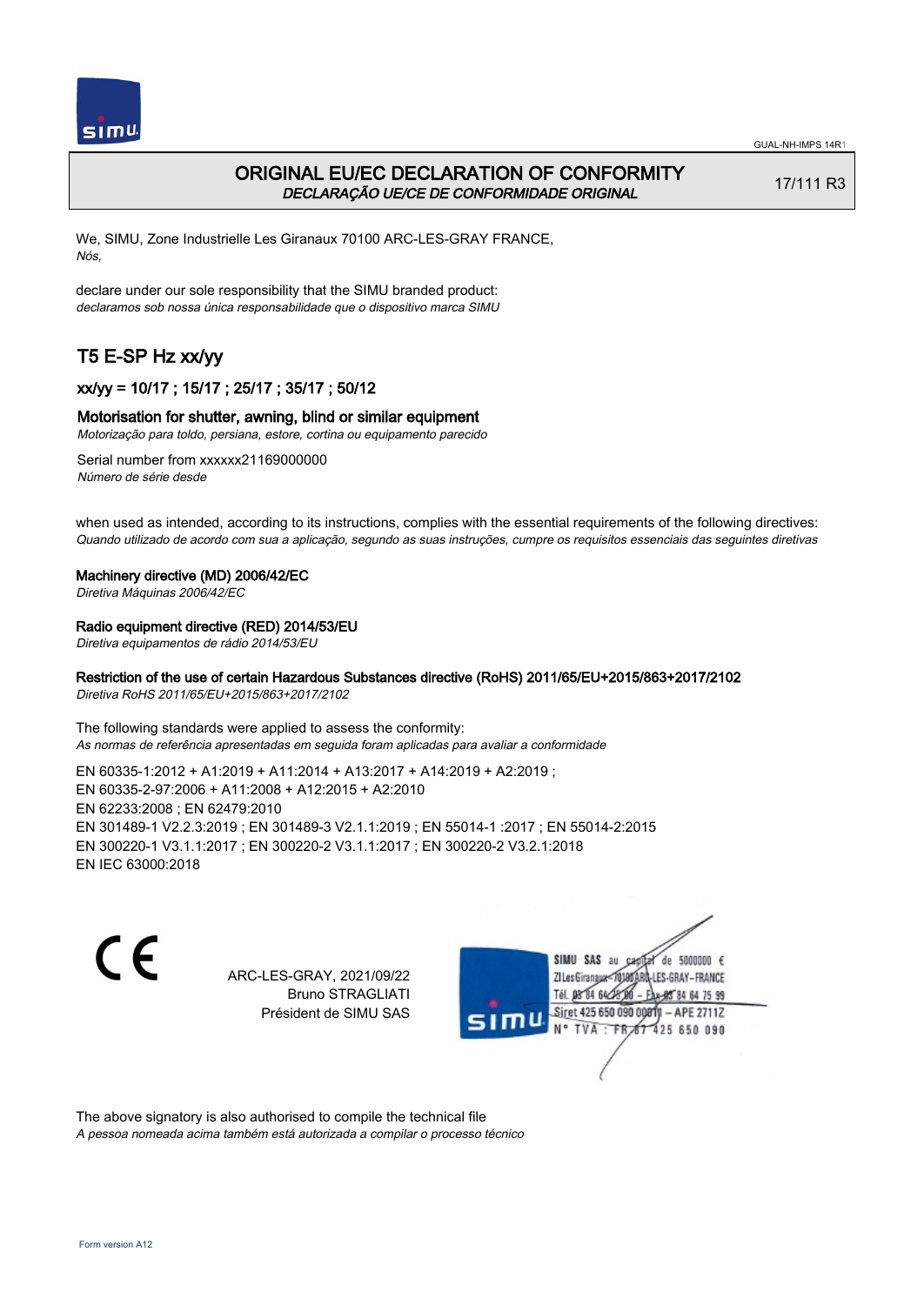



# ORIGINAL EU/EC DECLARATION OF CONFORMITY ORIGINAL EU/EC DECLARAIE DE CONFORMITATE

17/111 R3

We, SIMU, Zone Industrielle Les Giranaux 70100 ARC-LES-GRAY FRANCE, Noi,

declare under our sole responsibility that the SIMU branded product: declarăm pe propria răspundere că produsele marca SIMU

# T5 E-SP Hz xx/yy

# xx/yy = 10/17 ; 15/17 ; 25/17 ; 35/17 ; 50/12

## Motorisation for shutter, awning, blind or similar equipment

Motorizări pentru rulou, marchiză, perdea sau echipament similar

Serial number from xxxxxx21169000000 Numărul de serie din

when used as intended, according to its instructions, complies with the essential requirements of the following directives: utilizate conform destinaiei lor, aa cum este descris în manualul de utilizare, sunt în conformitate cu cerinele eseniale ale următoarelor directive

## Machinery directive (MD) 2006/42/EC

Directiva privind echipamentele tehnice 2006/42/EC

## Radio equipment directive (RED) 2014/53/EU

Directiva privind echipamentele radio 2014/53/EU

## Restriction of the use of certain Hazardous Substances directive (RoHS) 2011/65/EU+2015/863+2017/2102

Directiva RoHS 2011/65/EU+2015/863+2017/2102

The following standards were applied to assess the conformity: Următoarele standarde de referină au fost aplicate pentru respectarea conformităii

EN 60335‑1:2012 + A1:2019 + A11:2014 + A13:2017 + A14:2019 + A2:2019 ; EN 60335‑2‑97:2006 + A11:2008 + A12:2015 + A2:2010 EN 62233:2008 ; EN 62479:2010 EN 301489‑1 V2.2.3:2019 ; EN 301489‑3 V2.1.1:2019 ; EN 55014‑1 :2017 ; EN 55014‑2:2015 EN 300220‑1 V3.1.1:2017 ; EN 300220‑2 V3.1.1:2017 ; EN 300220‑2 V3.2.1:2018 EN IEC 63000:2018

C E

ARC-LES-GRAY, 2021/09/22 Bruno STRAGLIATI Président de SIMU SAS

de 5000000  $\epsilon$ SIMU SAS au ZI Les Giranaux-70180 LES-GRAY-FRANCE Tél. 08 84 64 24 64 75 99 Siret 425 650 090 0081) - APE 2711Z 425 650 090 TVA: FR

The above signatory is also authorised to compile the technical file Semnatarul de mai sus este, de asemenea, autorizat să întocmească dosarul tehnic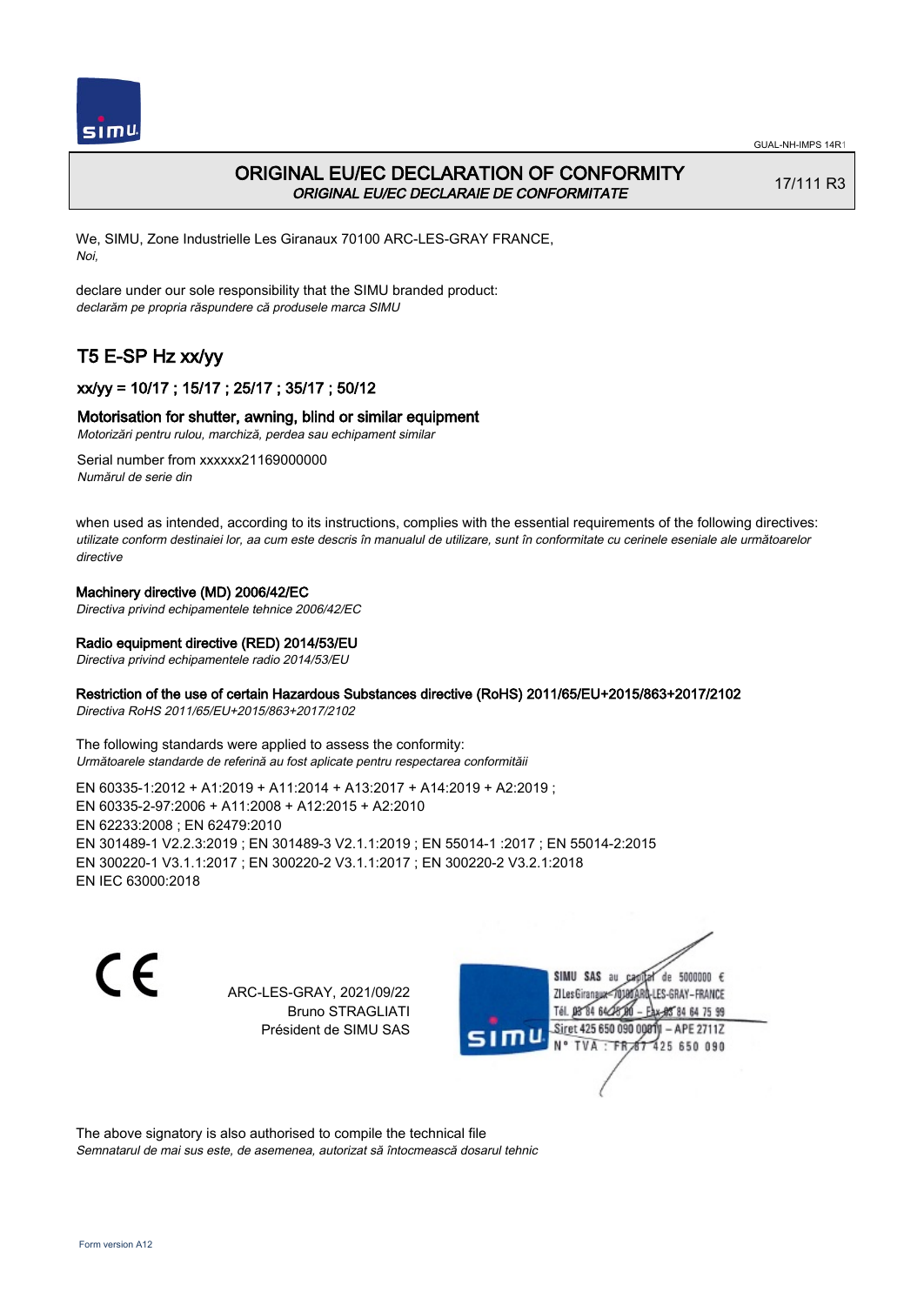

# ORIGINAL EU/EC DECLARATION OF CONFORMITY ORIGINAL EU/EG-FÖRSÄKRAN OM ÖVERENSSTÄMMELSE

17/111 R3

We, SIMU, Zone Industrielle Les Giranaux 70100 ARC-LES-GRAY FRANCE, Vi,

declare under our sole responsibility that the SIMU branded product: försäkrar på eget ansvar att produkten av varumärket SIMU

# T5 E-SP Hz xx/yy

# xx/yy = 10/17 ; 15/17 ; 25/17 ; 35/17 ; 50/12

# Motorisation for shutter, awning, blind or similar equipment

Motorisering för jalusi, markis, rullgardin eller liknande produkter

Serial number from xxxxxx21169000000 Serienumret från

when used as intended, according to its instructions, complies with the essential requirements of the following directives: uppfyller de grundläggande kraven i följande direktiv när den används på det sätt som avses, i enlighet med bruksanvisningen

### Machinery directive (MD) 2006/42/EC

Maskindirektivet 2006/42/EC

## Radio equipment directive (RED) 2014/53/EU

Direktivet om radioutrustning 2014/53/EU

## Restriction of the use of certain Hazardous Substances directive (RoHS) 2011/65/EU+2015/863+2017/2102

RoHS-direktivet 2011/65/EU+2015/863+2017/2102

The following standards were applied to assess the conformity: Följande referensnormer har tillämpats för att göra en bedömning av överensstämmelsen

EN 60335‑1:2012 + A1:2019 + A11:2014 + A13:2017 + A14:2019 + A2:2019 ; EN 60335‑2‑97:2006 + A11:2008 + A12:2015 + A2:2010 EN 62233:2008 ; EN 62479:2010 EN 301489‑1 V2.2.3:2019 ; EN 301489‑3 V2.1.1:2019 ; EN 55014‑1 :2017 ; EN 55014‑2:2015 EN 300220‑1 V3.1.1:2017 ; EN 300220‑2 V3.1.1:2017 ; EN 300220‑2 V3.2.1:2018 EN IEC 63000:2018

 $\epsilon$ 

ARC-LES-GRAY, 2021/09/22 Bruno STRAGLIATI Président de SIMU SAS



The above signatory is also authorised to compile the technical file

Den person som anges ovan är också behörig att ställa samman den tekniska dokumentationen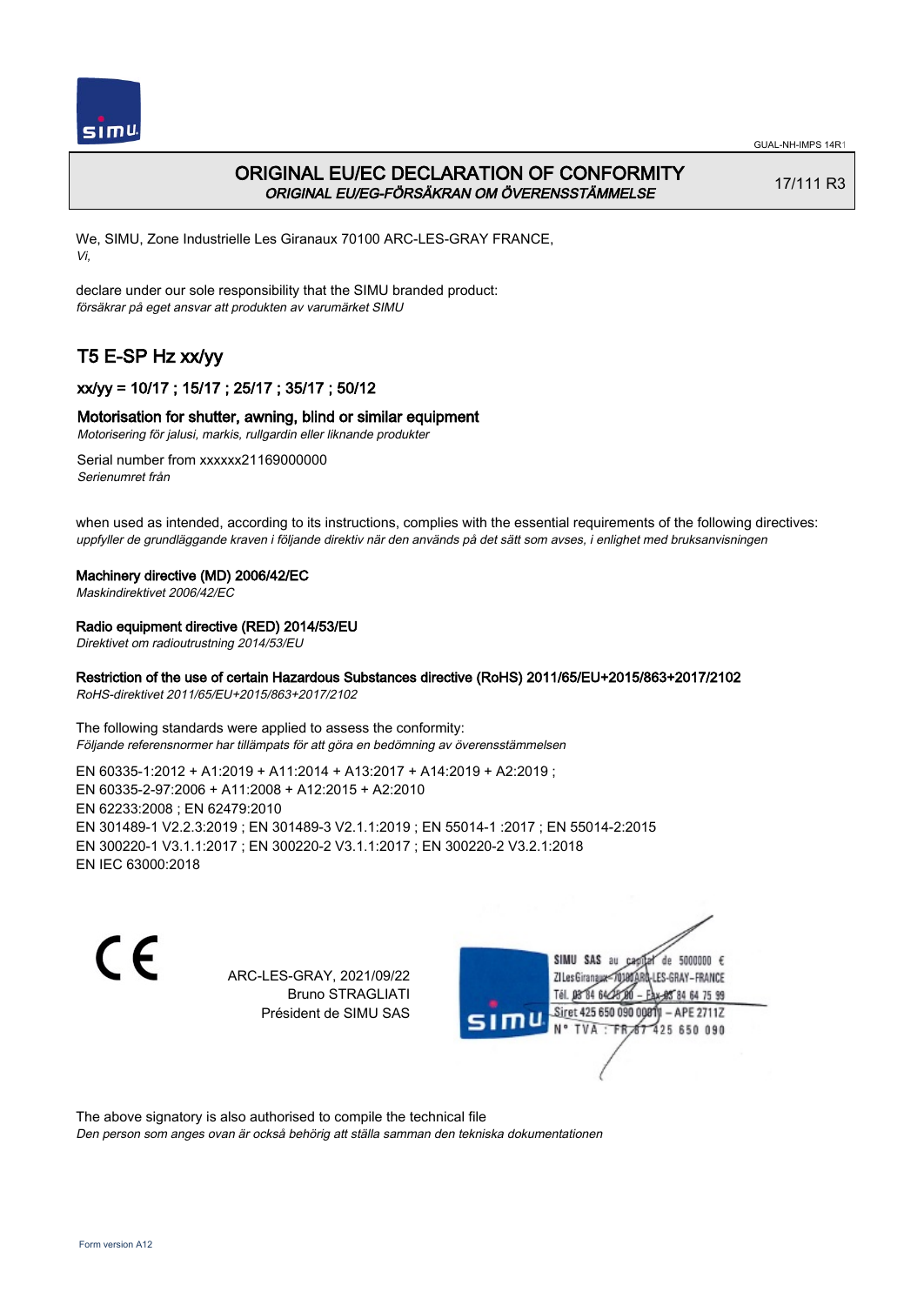

# ORIGINAL EU/EC DECLARATION OF CONFORMITY ORIGINÁLNE VYHLÁSENIE EU/ES O ZHODE

17/111 R3

We, SIMU, Zone Industrielle Les Giranaux 70100 ARC-LES-GRAY FRANCE, My,

declare under our sole responsibility that the SIMU branded product: vyhlasujeme na svoju výlučnú zodpovednosť, že výrobok značky SIMU

# T5 E-SP Hz xx/yy

# xx/yy = 10/17 ; 15/17 ; 25/17 ; 35/17 ; 50/12

### Motorisation for shutter, awning, blind or similar equipment

Pohon pre rolety, markízy, clony alebo podobné zariadenia

Serial number from xxxxxx21169000000 Seriové číslo od

when used as intended, according to its instructions, complies with the essential requirements of the following directives: ak je používaný v súlade s účelom použitia a s návodom, spĺňa základné požiadavky týchto smerníc

#### Machinery directive (MD) 2006/42/EC

Smernica o strojových zariadeniach 2006/42/EC

#### Radio equipment directive (RED) 2014/53/EU

Smernica o sprístupňovaniu rádiových zariadení na trhu 2014/53/EU

### Restriction of the use of certain Hazardous Substances directive (RoHS) 2011/65/EU+2015/863+2017/2102

Smernica o obmedzení používania určitých nebezpečných látok v elektrických a elektronických zariadeniach 2011/65/EU+2015/863+2017/2102

The following standards were applied to assess the conformity: Pre posúdenie zhody boli použité následujúce normy

EN 60335‑1:2012 + A1:2019 + A11:2014 + A13:2017 + A14:2019 + A2:2019 ; EN 60335‑2‑97:2006 + A11:2008 + A12:2015 + A2:2010 EN 62233:2008 ; EN 62479:2010 EN 301489‑1 V2.2.3:2019 ; EN 301489‑3 V2.1.1:2019 ; EN 55014‑1 :2017 ; EN 55014‑2:2015 EN 300220‑1 V3.1.1:2017 ; EN 300220‑2 V3.1.1:2017 ; EN 300220‑2 V3.2.1:2018 EN IEC 63000:2018

C E

ARC-LES-GRAY, 2021/09/22 Bruno STRAGLIATI Président de SIMU SAS

SIMU SAS au de 5000000  $\epsilon$ ZI Les Giranaux</r0180 LES-GRAY-FRANCE Tél. 08 84 64 24 64 75 99 Siret 425 650 090 008TV - APE 2711Z 425 650 090 TVA : FRAT

The above signatory is also authorised to compile the technical file uvedená osoba je tiež osoba zodpovedná za vypracovanie technickej dokumentácie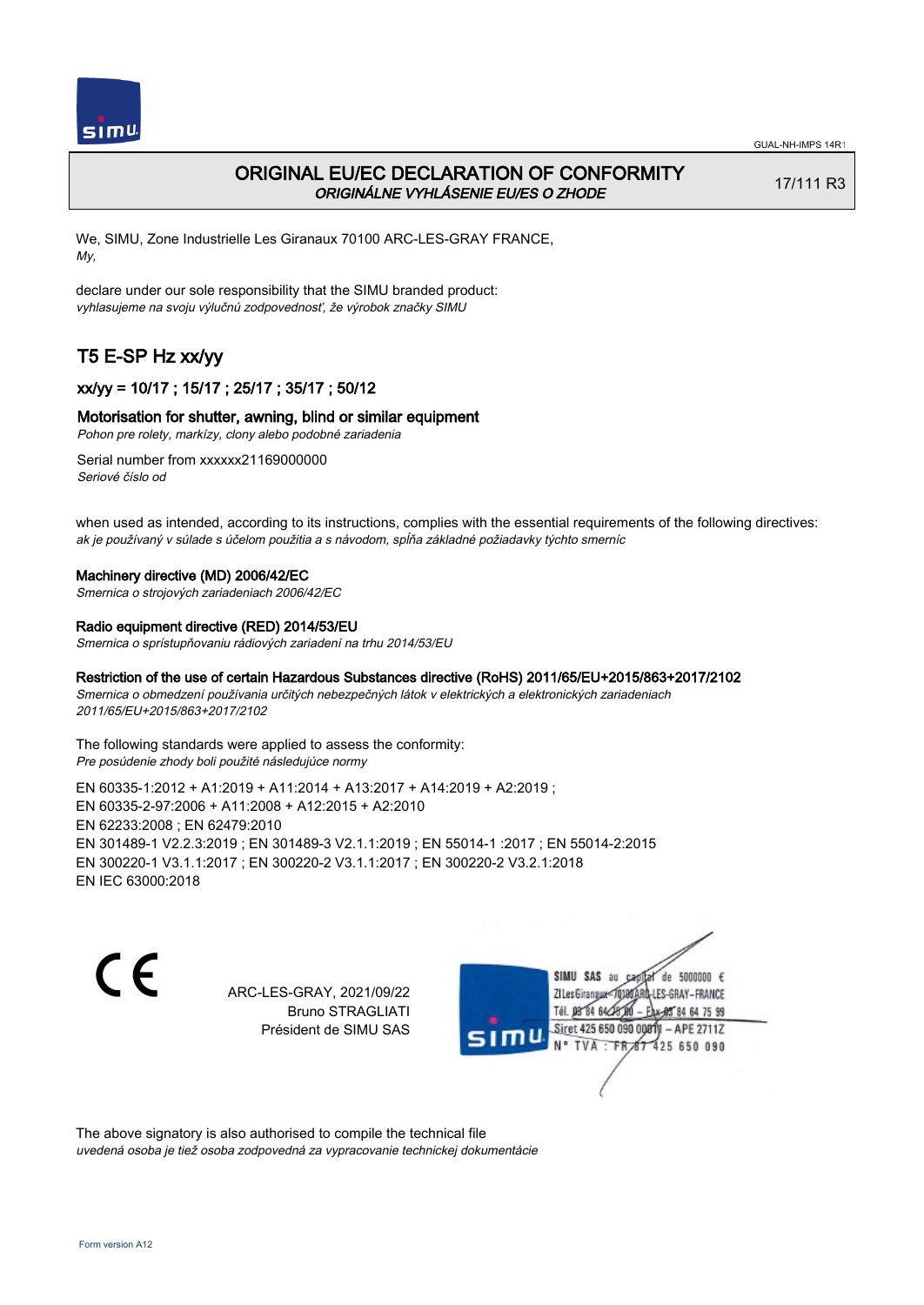

# ORIGINAL EU/EC DECLARATION OF CONFORMITY IZJAVA O SKLADNOSTI / IZJAVA O LASTNOSTIH

17/111 R3

We, SIMU, Zone Industrielle Les Giranaux 70100 ARC-LES-GRAY FRANCE, Mi,

declare under our sole responsibility that the SIMU branded product: S polno odgovornostjo izjavljamo, da izdelki blagovne znamke SIMU

# T5 E-SP Hz xx/yy

# xx/yy = 10/17 ; 15/17 ; 25/17 ; 35/17 ; 50/12

## Motorisation for shutter, awning, blind or similar equipment

Motorizacija rolet, žaluzij, senčnikov in podobne opreme

Serial number from xxxxxx21169000000 'Serijska številka

when used as intended, according to its instructions, complies with the essential requirements of the following directives: ko se uporabljajo v skladu z namembnostjo in navodili, ustrezajo bistvenim zahtevam naslednjih direktiv

### Machinery directive (MD) 2006/42/EC

Direktiva o strojih 2006/42/EC

## Radio equipment directive (RED) 2014/53/EU

Ditrektiva o Radijski opremi 2014/53/EU

# Restriction of the use of certain Hazardous Substances directive (RoHS) 2011/65/EU+2015/863+2017/2102

Direktiva RoHS 2011/65/EU+2015/863+2017/2102

The following standards were applied to assess the conformity: Za preverjanje skladnosti so bili uporabljeni naslednji standardi

EN 60335‑1:2012 + A1:2019 + A11:2014 + A13:2017 + A14:2019 + A2:2019 ; EN 60335‑2‑97:2006 + A11:2008 + A12:2015 + A2:2010 EN 62233:2008 ; EN 62479:2010 EN 301489‑1 V2.2.3:2019 ; EN 301489‑3 V2.1.1:2019 ; EN 55014‑1 :2017 ; EN 55014‑2:2015 EN 300220‑1 V3.1.1:2017 ; EN 300220‑2 V3.1.1:2017 ; EN 300220‑2 V3.2.1:2018 EN IEC 63000:2018

 $\epsilon$ 

ARC-LES-GRAY, 2021/09/22 Bruno STRAGLIATI Président de SIMU SAS



The above signatory is also authorised to compile the technical file Podpisnik, naveden zgoraj, je pooblaščen tudi za pripravo tehnične dokumentacije